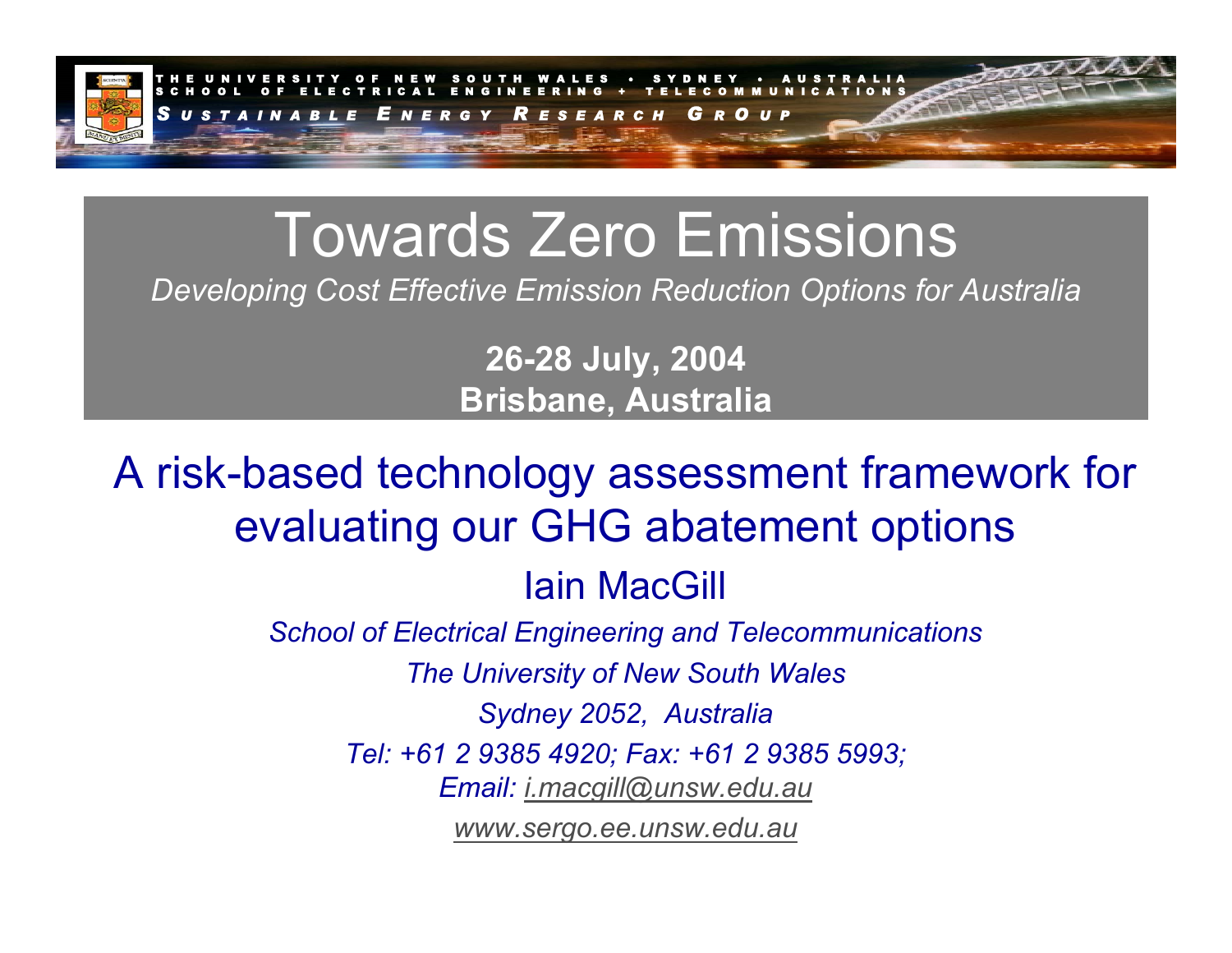

## The question…. and our answer up front

### • *The question*

What role might our different GHG abatement options actually play in a sustainable Australian energy future

# • *And SERGO's view on the answer*

We don't know yet!

- … and we need a process to find out that reduces risks and maximises our opportunities through support for a selected *portfolio* of technology options guided by a risk-based technology assessment framework
- supported by a coherent innovation strategy
- carefully integrated within a wider energy and climate policy framework

*2*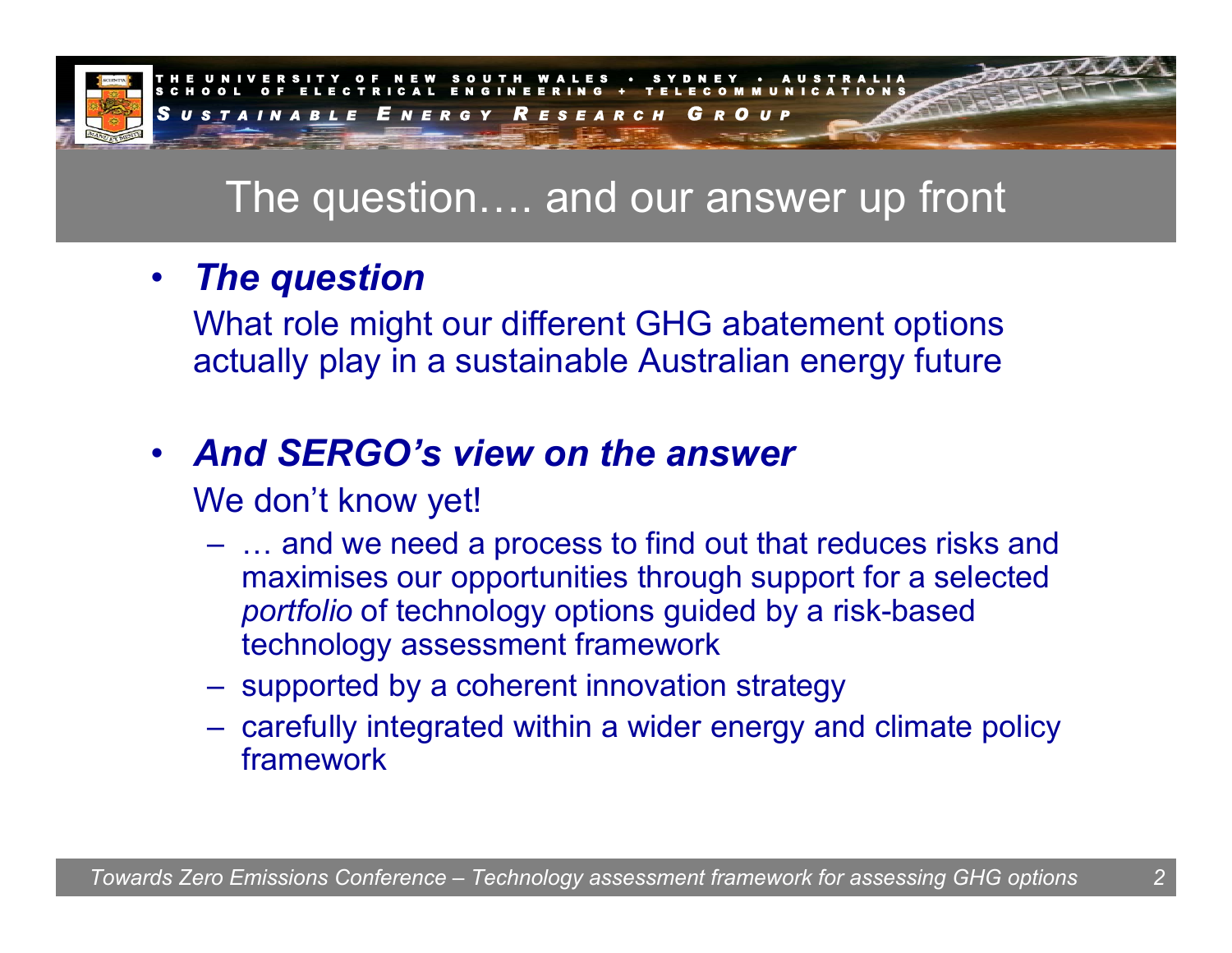

## Presentation outline

- •Key role of technology innovation in our GHG abatement options in protecting the climate
- •Key role of governments in driving this innovation, *risks of trying to 'pick winners' vs need for priorities*
- •A possible risk-based technology assessment framework for assessing electricity sector abatement options, considering *technical feasibility, delivered services, possible costs, potential scale of abatement, other societal factors*
- •A (very) preliminary assessment of geosequestration, energy efficiency, gas-fired gen and renewables within this framework
- •Some thoughts for future innovation policy

*3*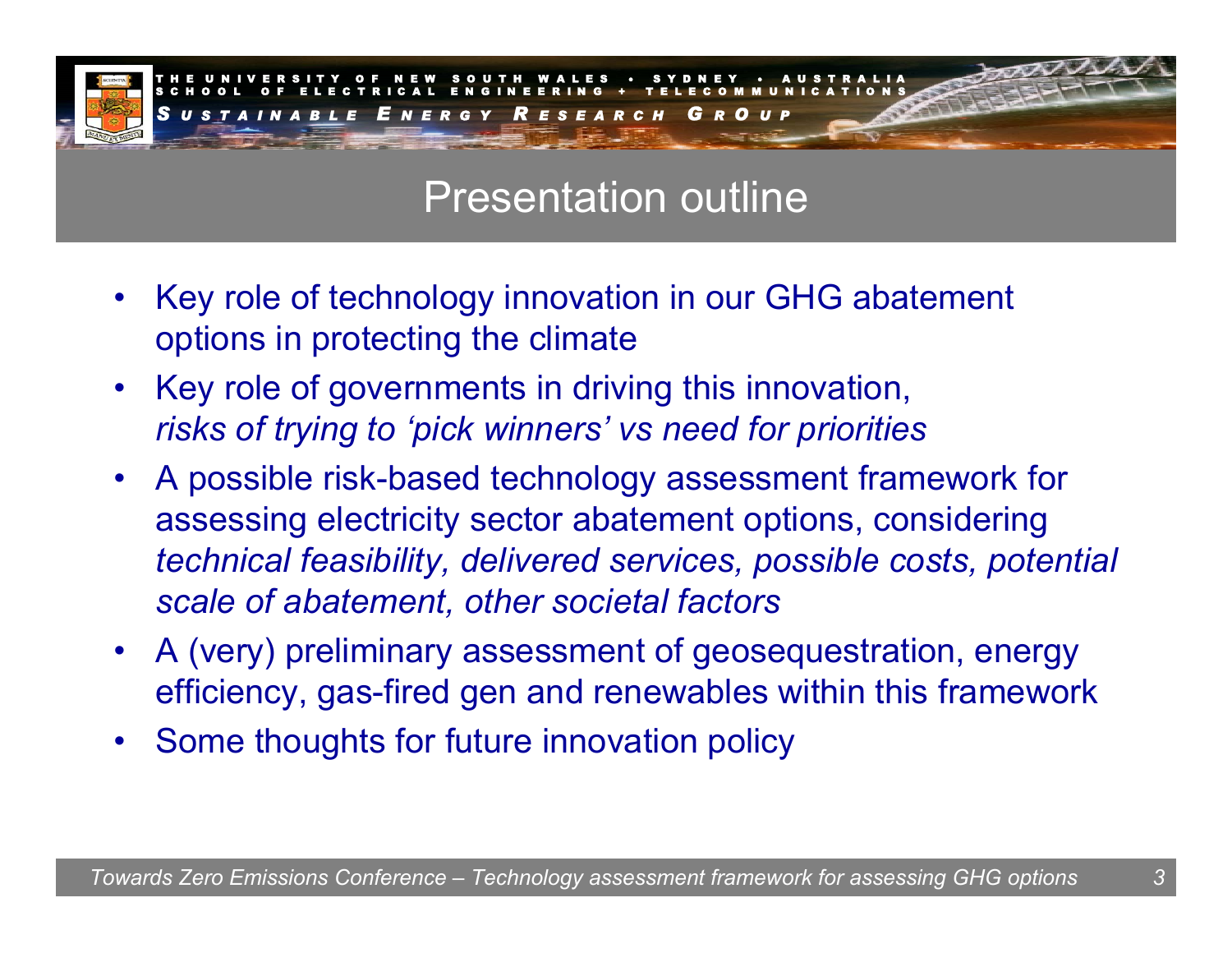

# Guidance for energy policy development

- •Australia committed to meeting Kyoto target
	- modest target + generous **land-use rules** => no major additional policy effort in energy sector required
	- AGO (2003) projects that we are within "striking distance" of Kyoto even with energy emissions up 40% from 1990 – 2010
- …and preparing for for the large scale emissions reductions required over coming century
	- Require global 50-60% emissions reduction over century (IPCC, TAR)
	- developed countries potentially obliged to take greater cuts over shorter time frame (UK White Paper)
	- Australian per-capita emissions **2 X** *developed* world average (Australia Institute, Updating per capita emissions for industrialised countries)
- •Most reductions must come from fossil fuel emissions (IPCC)
- **=> Australian electricity sector** has a critical role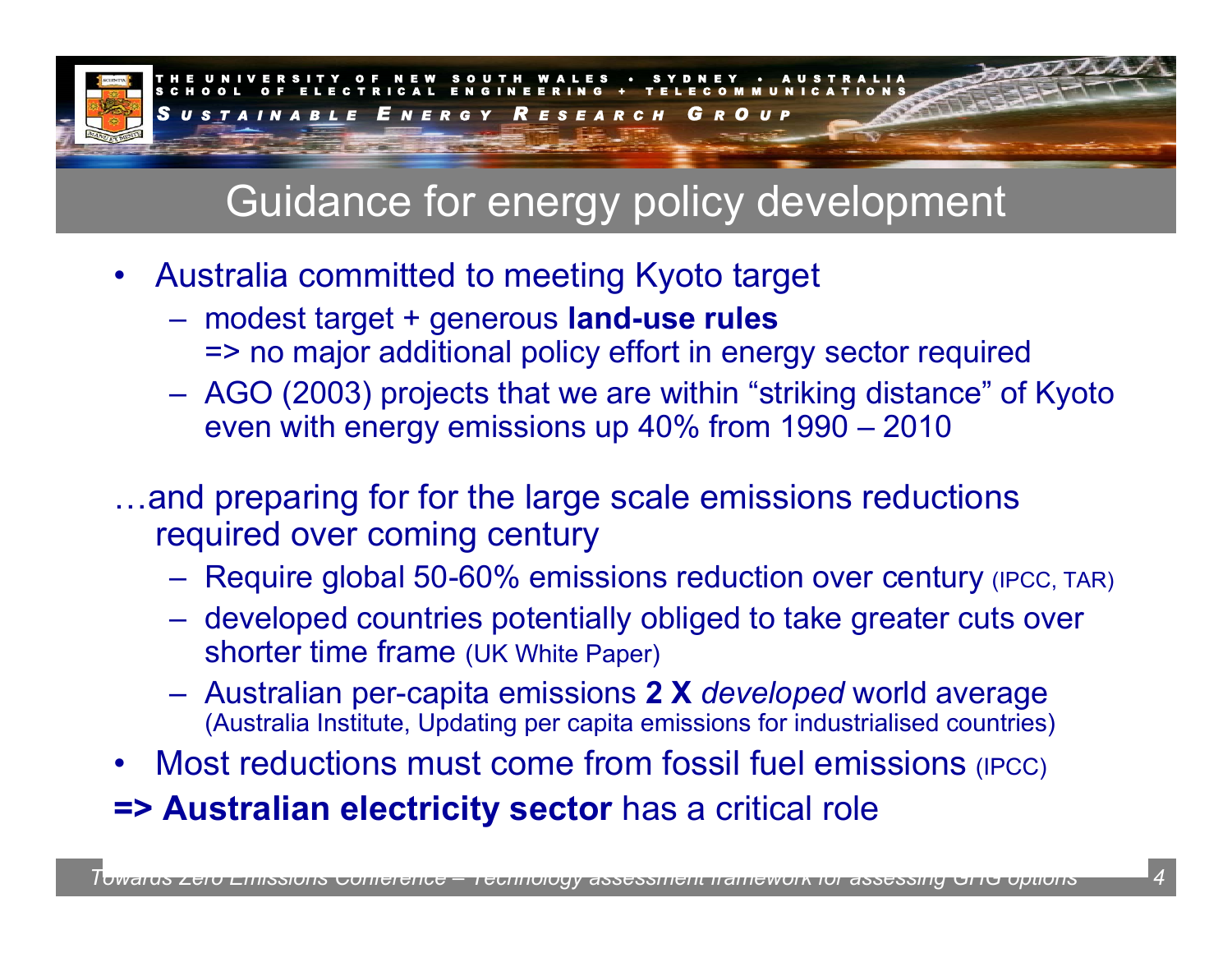

## Climate change and technology

- •All technologies are energy technologies (end-use equipment too)
- •Present technologies the major part of our climate problem
- •Debatable whether current technological change helping or hindering *(Convery et al., 2003)*



### **Factors Driving Emissions**

"Technology a more important determinant of future GHG emissions and possible climate change than all other driving forces put together" (IP CC)

=> *Solving our climate problem requires we change present process of technological change, as well as the technologies themselves*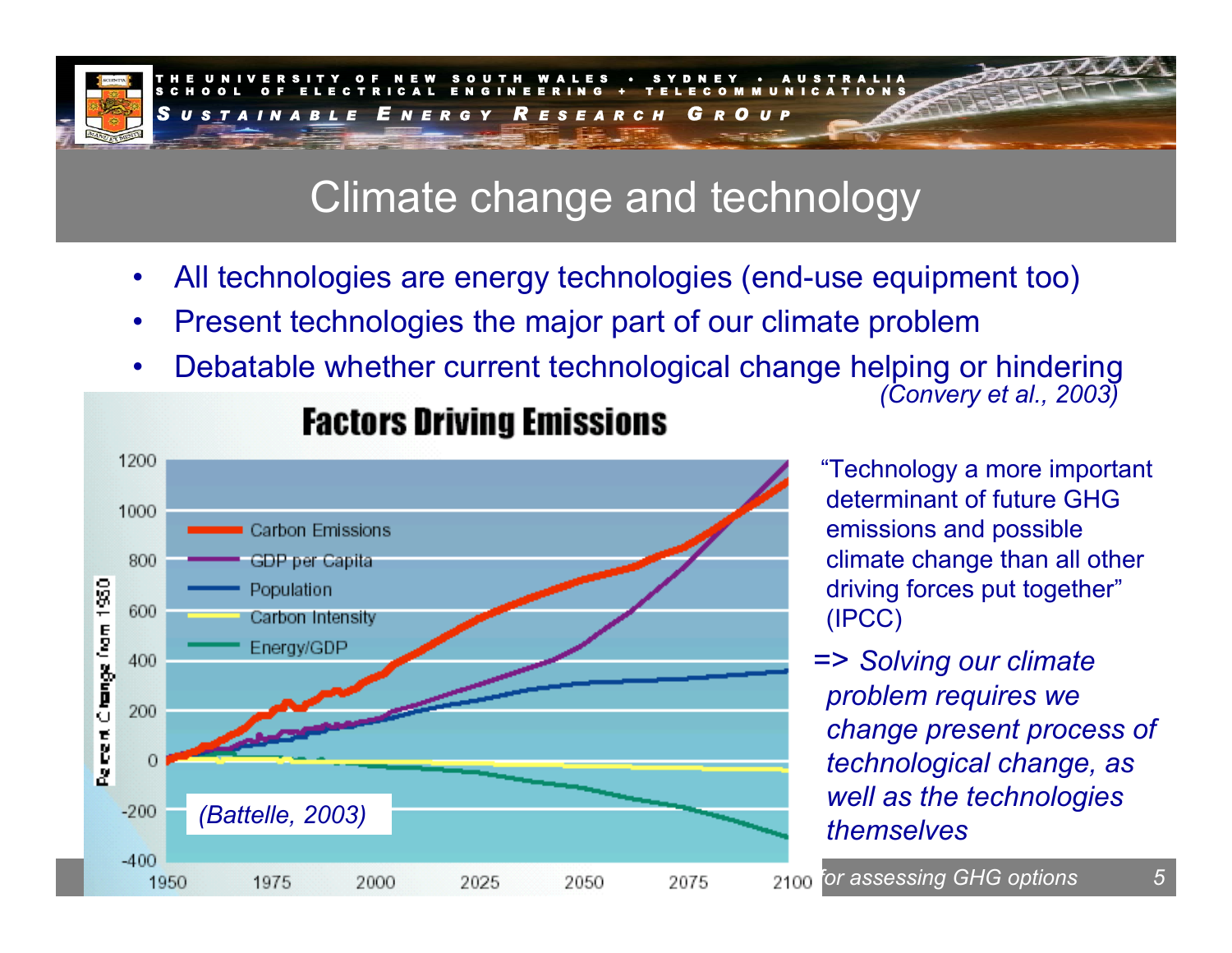

# What technological change is required

•• Effectively solving our climate problem seems likely to require (IPCC, 2001) *major* (60 to 80% from present levels) *rapid* (so that emissions peak within around 30 years) and *then sustained* (emissions must remain very low for millennium) reduction in global GHG emissions from our energy technologies..

..within context of other societal needs and aspirations, now and future

**..**and given *present* energy systems (options, scale of different technologies), and *possible technological change* of these systems (scale, speed and longer-term sustainability required), and *possible change to our process of technological change* over time

•*Efficiently* solving our climate problem achieves above at lowest cost/ max. benefit possible – valuable, but less important than effectiveness *Saving the climate at slightly higher cost than might have been possible with another approach is still likely to be worth it.*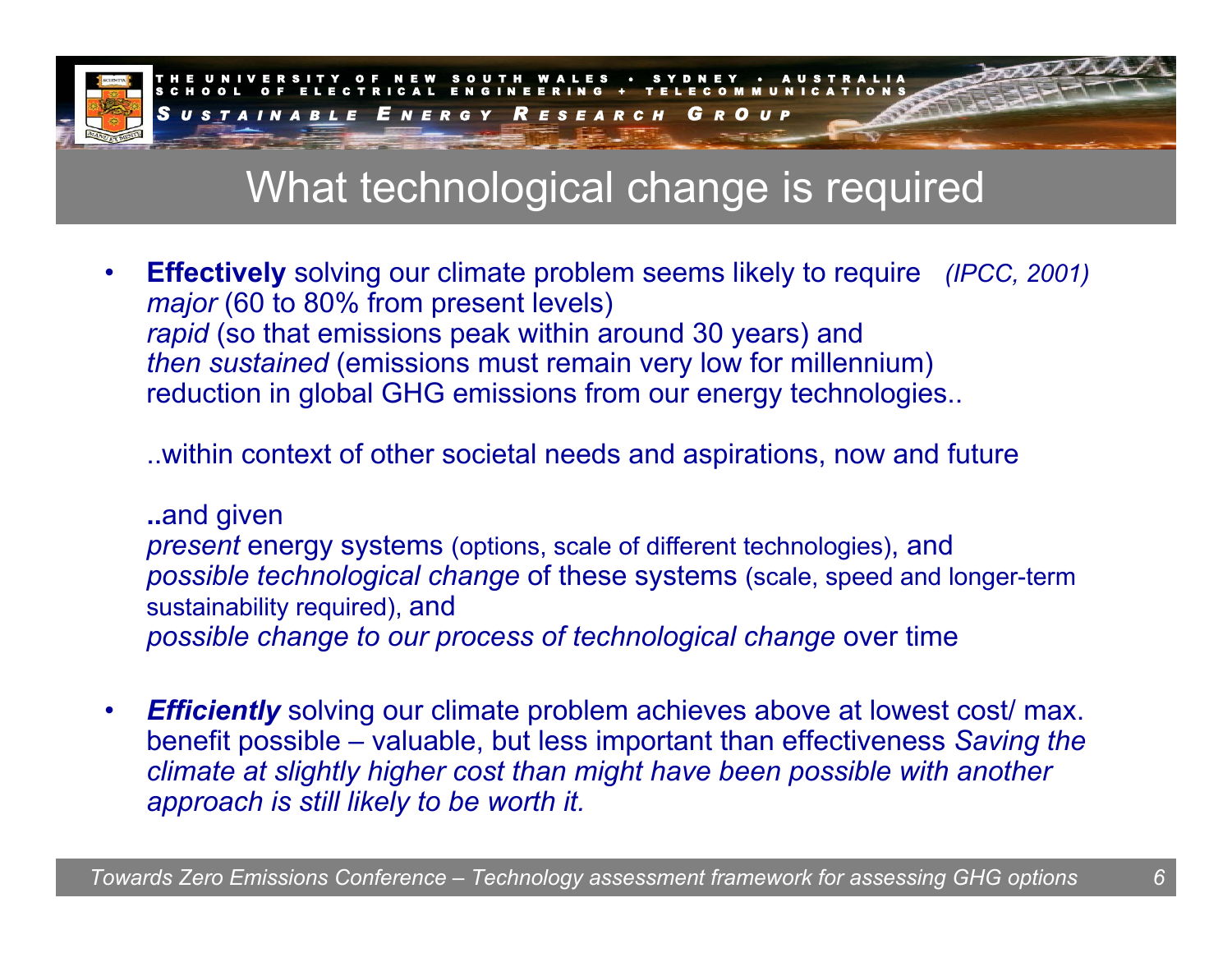

# Some dimensions of technological change

|                                                                             | Technology (IIASA)<br>'hardware'<br>'software' + 'orgware'<br>$+$ . |
|-----------------------------------------------------------------------------|---------------------------------------------------------------------|
| <b>Technological</b><br><i><b>innovation</b></i>                            |                                                                     |
| <b>Invention</b><br><b>Commercial-</b><br>isation<br>Diffusion/<br>adoption | THOIS TO MONTON CONTROL                                             |

*7*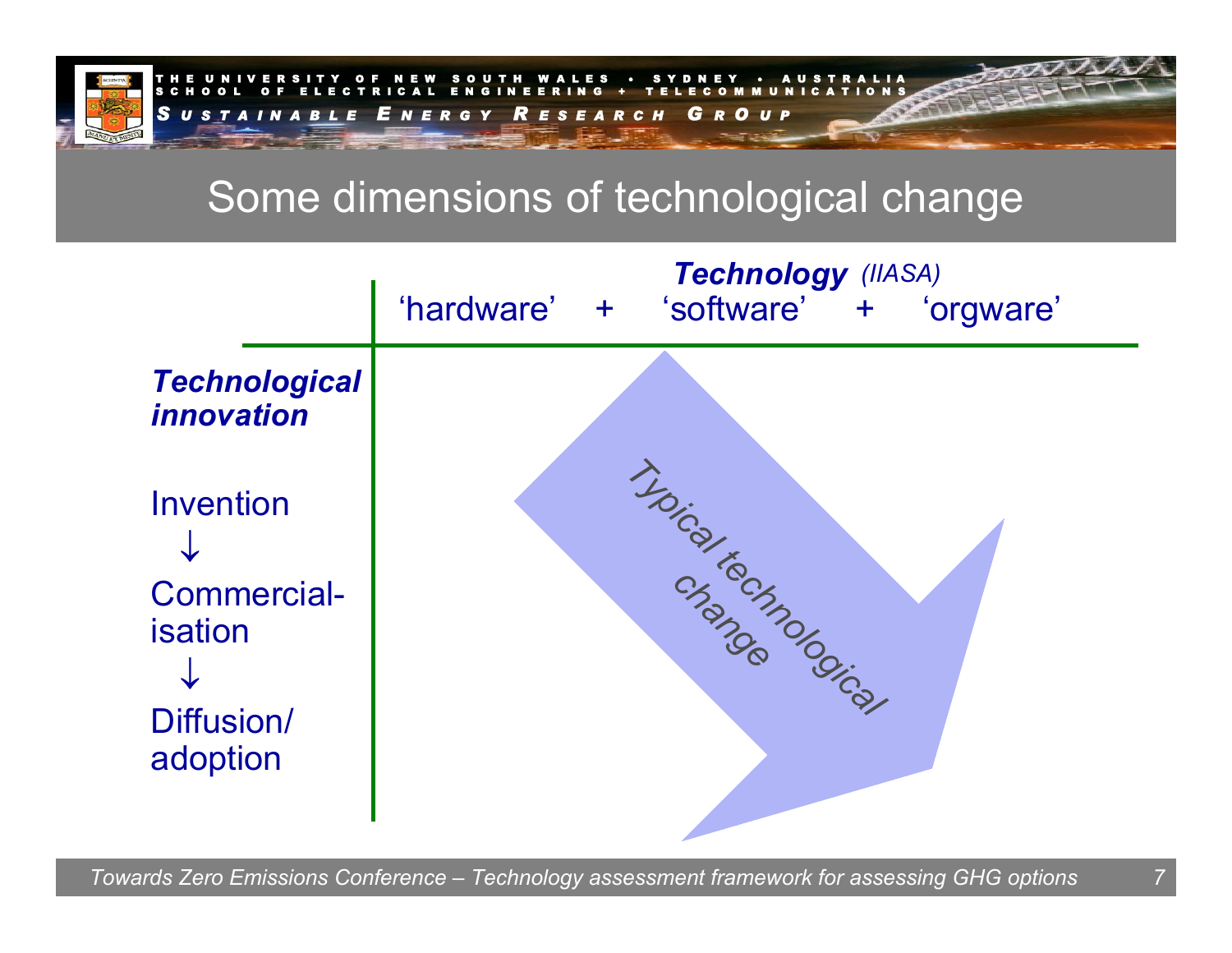

# What drives technological change

- Technical change driven by
	- Markets, and their competitive pressures *(market pull)*
	- Government policy efforts *(make markets reflect societal choices, 'niche' market pull and R&D push)*
	- Technology 'champions' *(largely R&D push)*
- $\bullet$ However, successful technology change arises from societal preference (+ what it therefore rewards)

=> its really about *social choice (society likely to benefit most from informed social choice – education is key, and governments, industry and the formal education system all have a role)*

*8*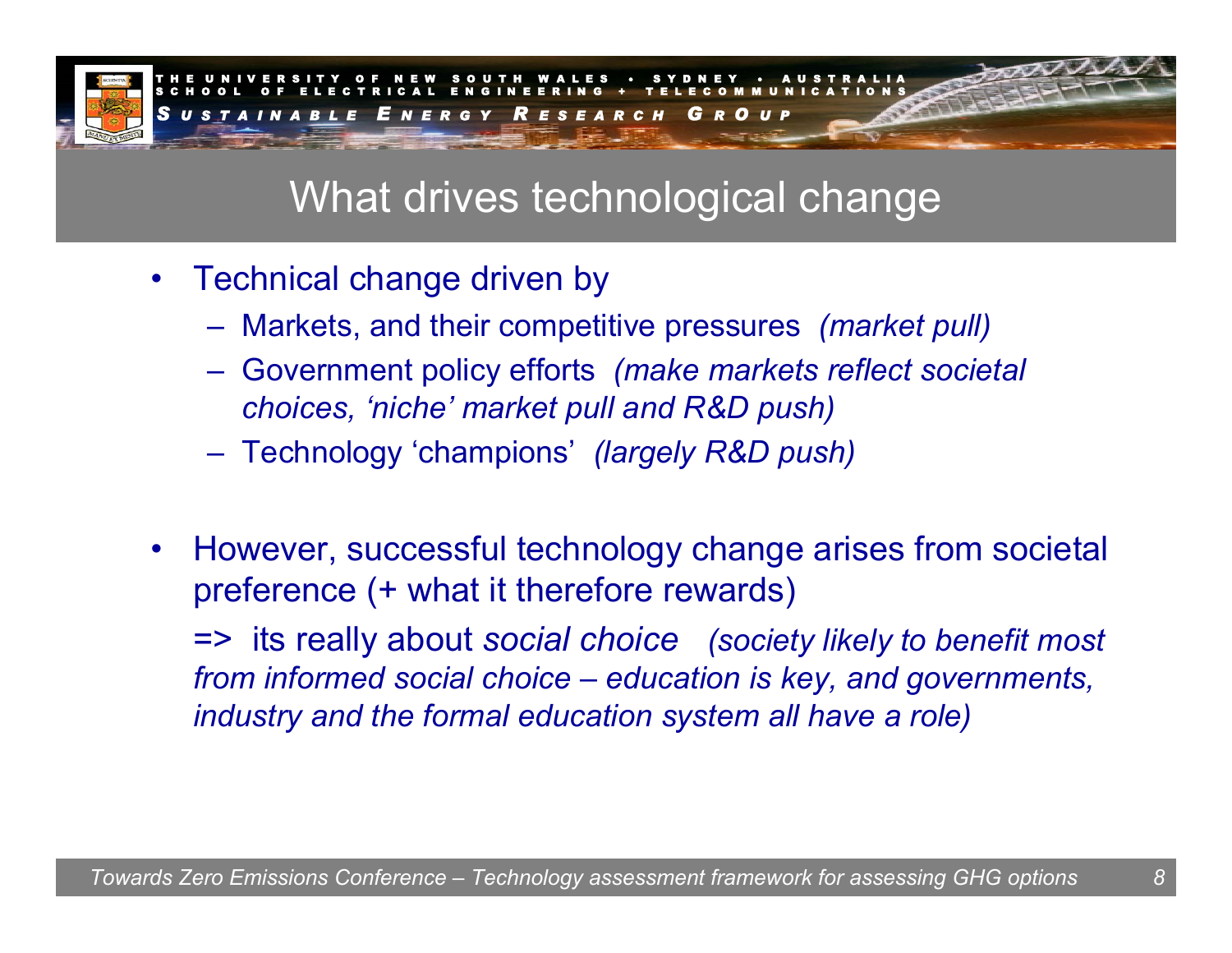

# The need for innovation policy

- •Technological change is too important to leave to:
	- *Imperfect markets*: currently have severe climate *externality* failings, generally under-deliver R&D, more systemic problems too..
	- *Technology 'champions'*: dangers of undue techno-optimism + unaccountable technical elites
- •Government policy roles in:
	- *Invention*: support R&D into promising socially beneficial yet unproven technologies
	- *Commercialisation*: support demonstration and initial deployment of promising, technically proven, technologies
	- *Diffusion/Adoption:* ensure markets reflect societal preferences

### => However, many challenges for policy makers…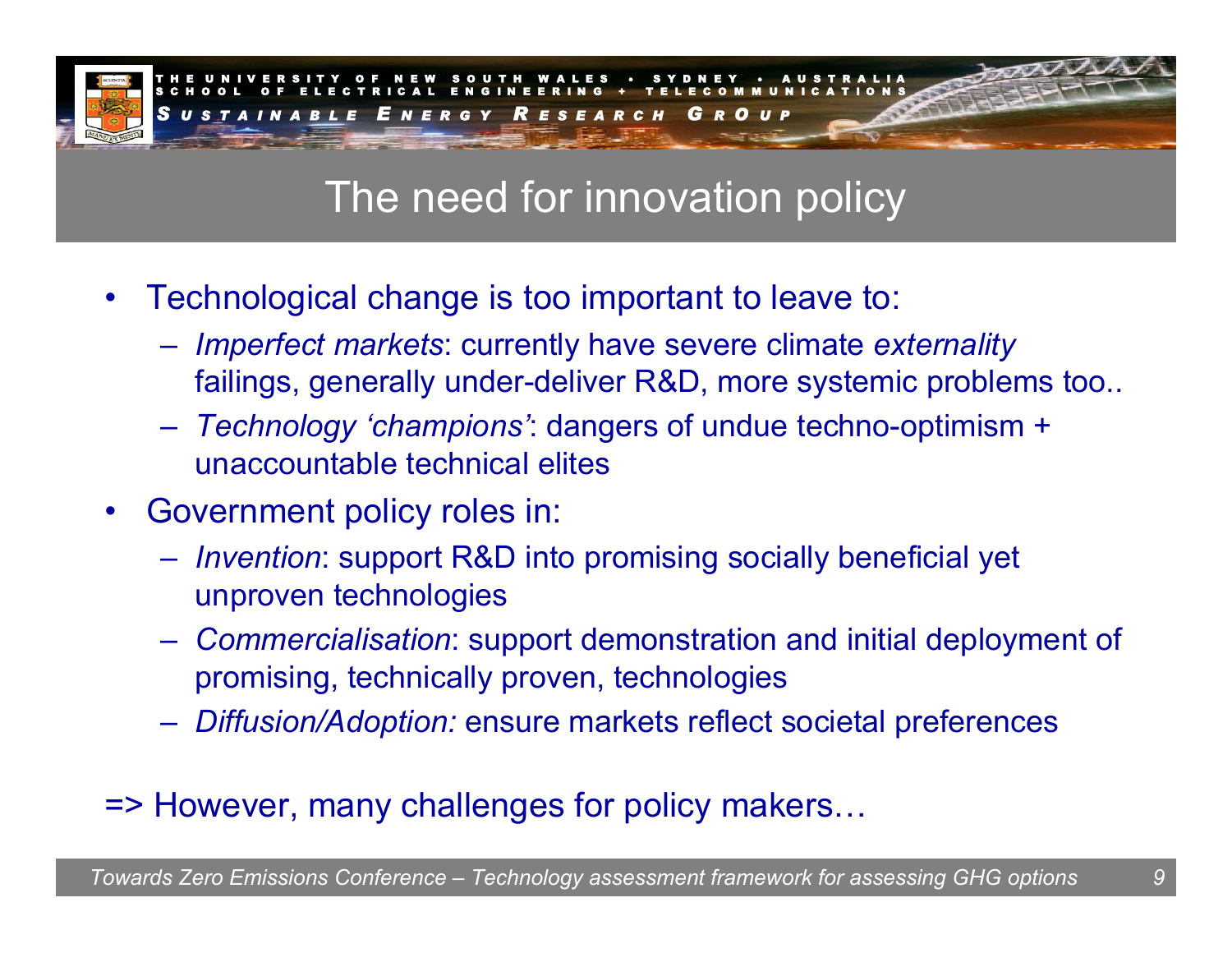

# Government support for R&D + commercialisation

- •Govt role because private firms likely to under invest:
	- Public good spill-overs that aren't captured by firms undertaking R&D
	- Markets don't reflect externalities (but is there better way to fix this?)
- Risk + return
	- R&D relatively low cost but high risk, potentially v. high returns
	- Demonstration generally higher cost with lower risk *Demonstration is not deployment – results necessarily experimental b/c trying new approaches*
- •Current energy related R&D (EPRI, 2003) *(Watson et al., 2001)* 
	- Low + falling worldwide public R&D of \$2-3b/yr. Most going to fossils, fusion + fission (>4X funding for renews and EE in IEA over 1974-2002)
	- Energy Industry's own R&D spend ~\$5b/yr *(most to incumbent techs)*
	- **Australia**  Govt. spending on energy sector innovation about 5% of science + innovation budget; targeted funding largely to fossil fuels + CCS (3 related CRCs yet none for renews or EE) *(Energy White Paper, 2004)*

#### • **Public funding necessarily directed to particular technologies – who and how is assessment of priorities to be done?**

*Towards Zero Emissions Conference – Technology assessment framework for assessing GHG options 10*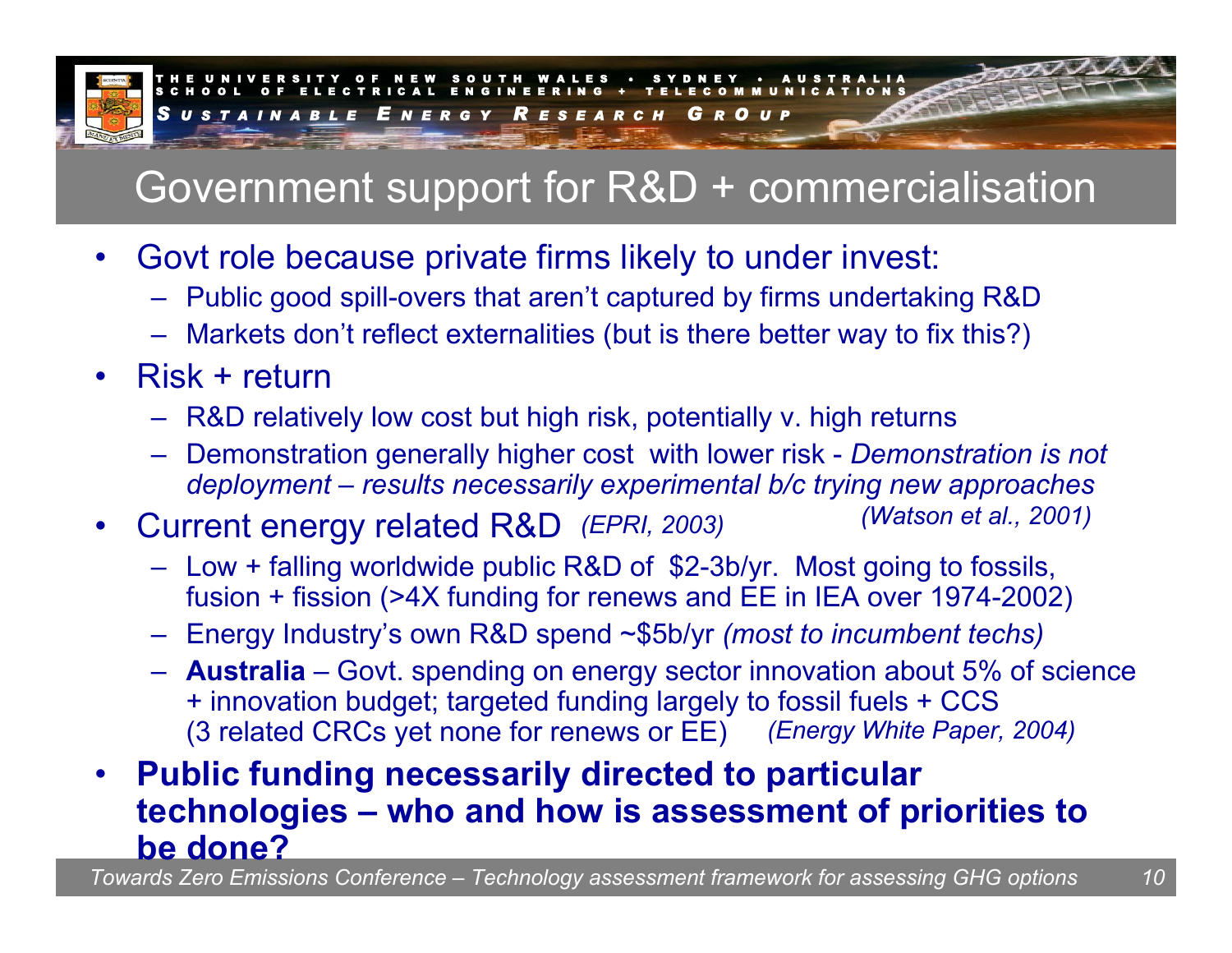

# Government support for diffusion/adoption

- •Govt role b/c many markets don't reflect societal preferences:
	- –Externalities + adverse subsidies*(Foxon, 2003)*
	- Systemic challenges infrastructure, technological/institutional lock-in => Governments can create niche markets, transform existing markets
- •Risk + return
	- Major deployment involves large \$ investments (public or induced private) but (hopefully) relatively low technical risks
	- Some potential to avoid making choices in technology focus (eg. economy wide carbon price) *however* limits because niche markets are designer markets (eg. should renewables compete against tree planting?)
- •Current energy related deployment programs
	- Energy very different from key areas where major innovation has been market driven (eg. IT + Telecoms) – driven by concern, not opportunity
	- –Examples include Emissions Trading, Green certificates, PV programs
	- Difficult to measure, but far larger amounts of money than R&D involved
	- **Australia:** egs incl. MRET, PVRP, Qld 13% Gas, LPG excise exemptions

#### •**Many effective programs require technology focus – who + how**

*Towards Zero Emissions Conference – Technology assessment framework for assessing GHG options 11*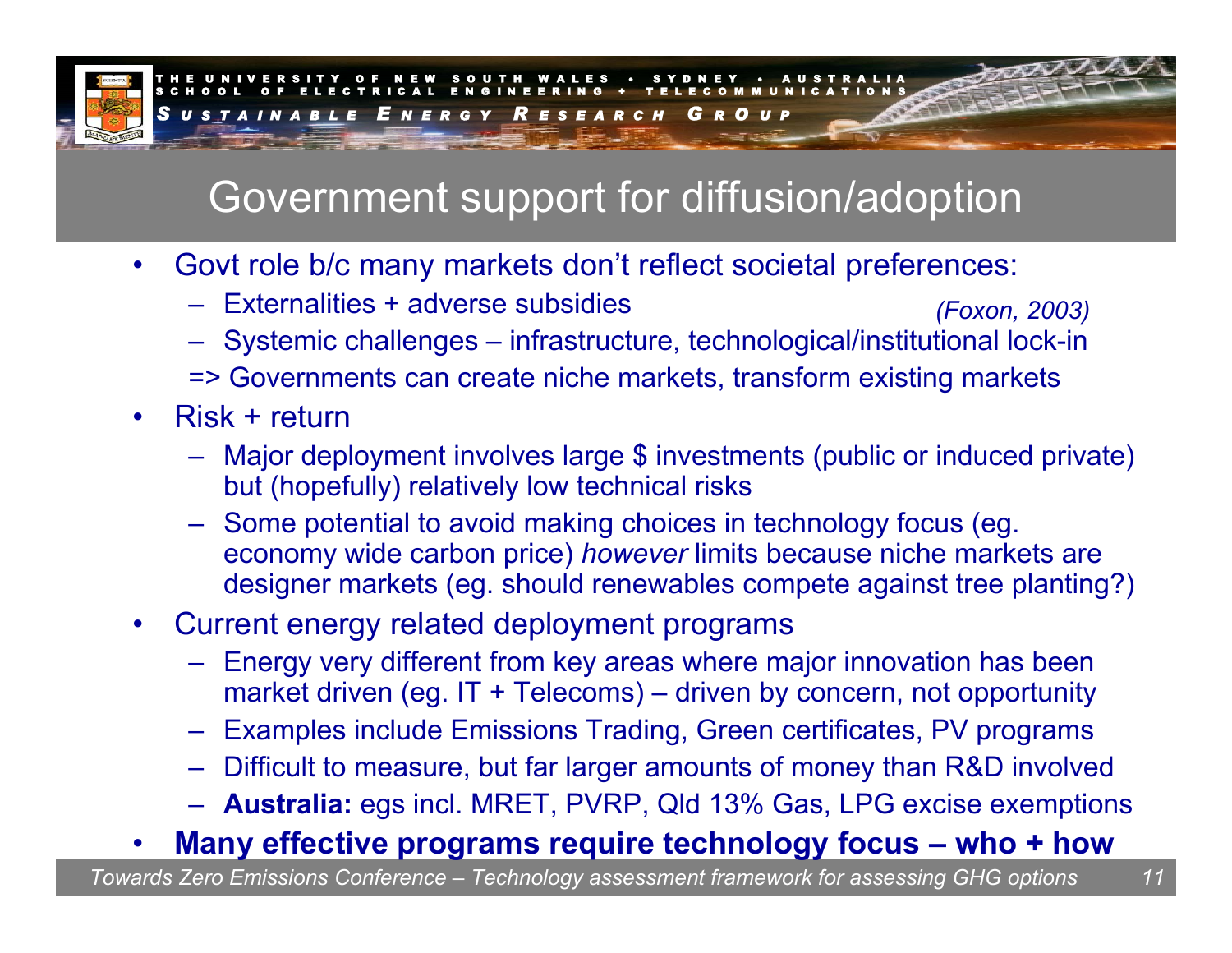

# Guidance for policy makers

- •Uncertainties in innovation mean risks in *picking winners*
	- Governments often pick losers (eg. Fast Breeder Reactors)
	- Even if chosen technology eventually succeeds to some extent, support may have been far better spent elsewhere (eg. nuclear?)
- •*Yet*, limited public resources require some prioritisation
- $\Rightarrow$  Valuable formal risk management strategies include *diversification*  – a portfolio approach *flexibility*  – choices that don't preclude other choices at later time

However, priorities still have to be established *(its not enough to say everything should be supported)*

=> important role for **risk-based technology assessments**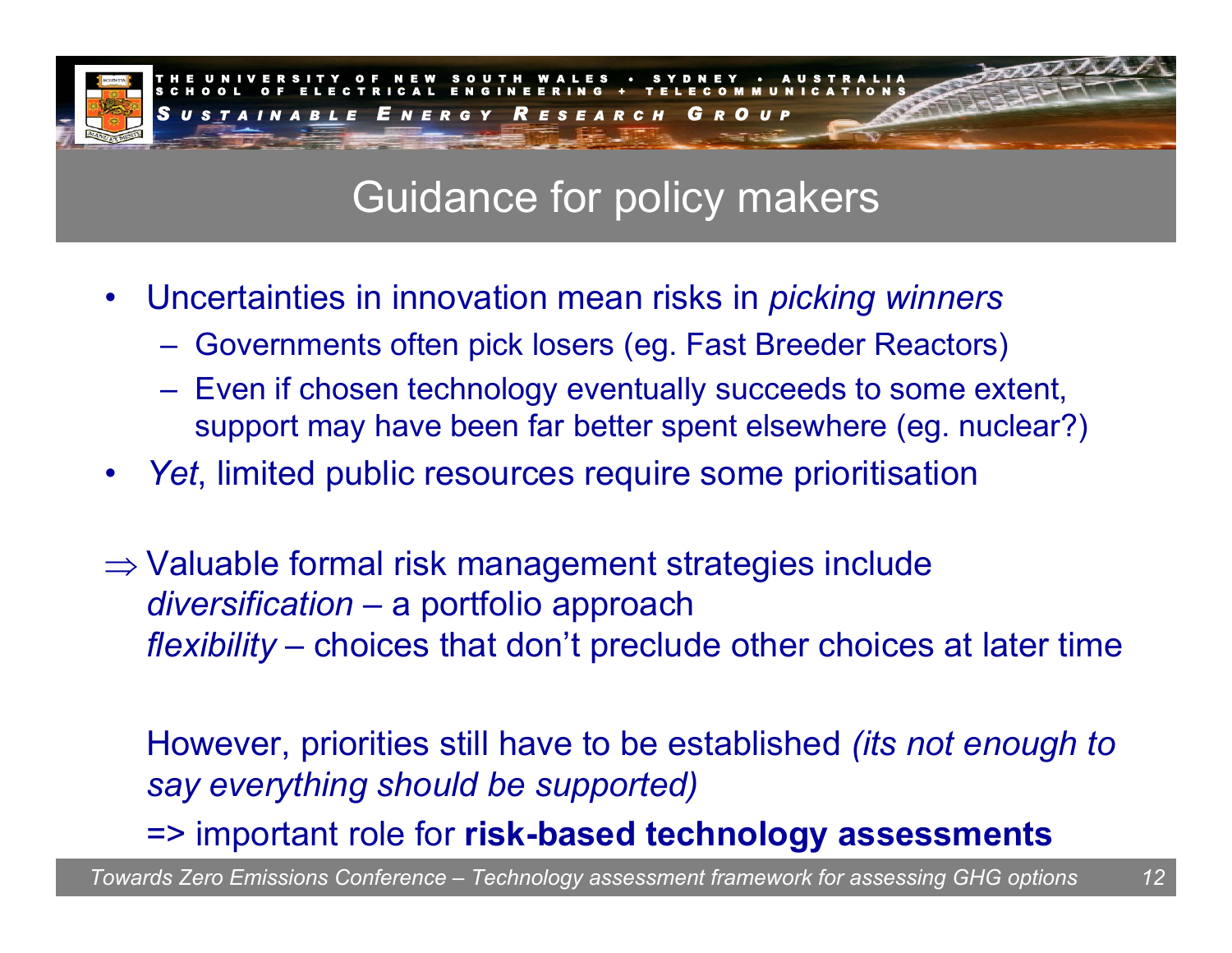

# Technology assessment for GHG abatement options

- •A range of abatement options, of varied status + promise
	- *Improved end-use energy efficiency*
	- *Renewable technologies*
	- –– Lower emission fossil fuel technologies – eg. CCGT, CHP
	- *Ecological sequestration*
	- *Lower emission fossil fuel techs through CO2 capture and storage*

### => A possible risk-based technology assessment framework

- *Technical status* unproven => mature, emerging => widespread
- *Delivered energy services and benefits* **GHG emission reductions**, flexibility, others… eg. dispatchability, network requirements
- *Present costs* where known and possible future costs *(MacGill, 2003)*
- *Potential scale of abatement –* possible technical + cost constraints
- *Potential speed of deployment –* time required to achieve scale
- – $-$  Other possible societal outcomes – eg. other env. impacts, energy **security**

*Towards Zero Emissions Conference – Technology assessment framework for assessing GHG options 13*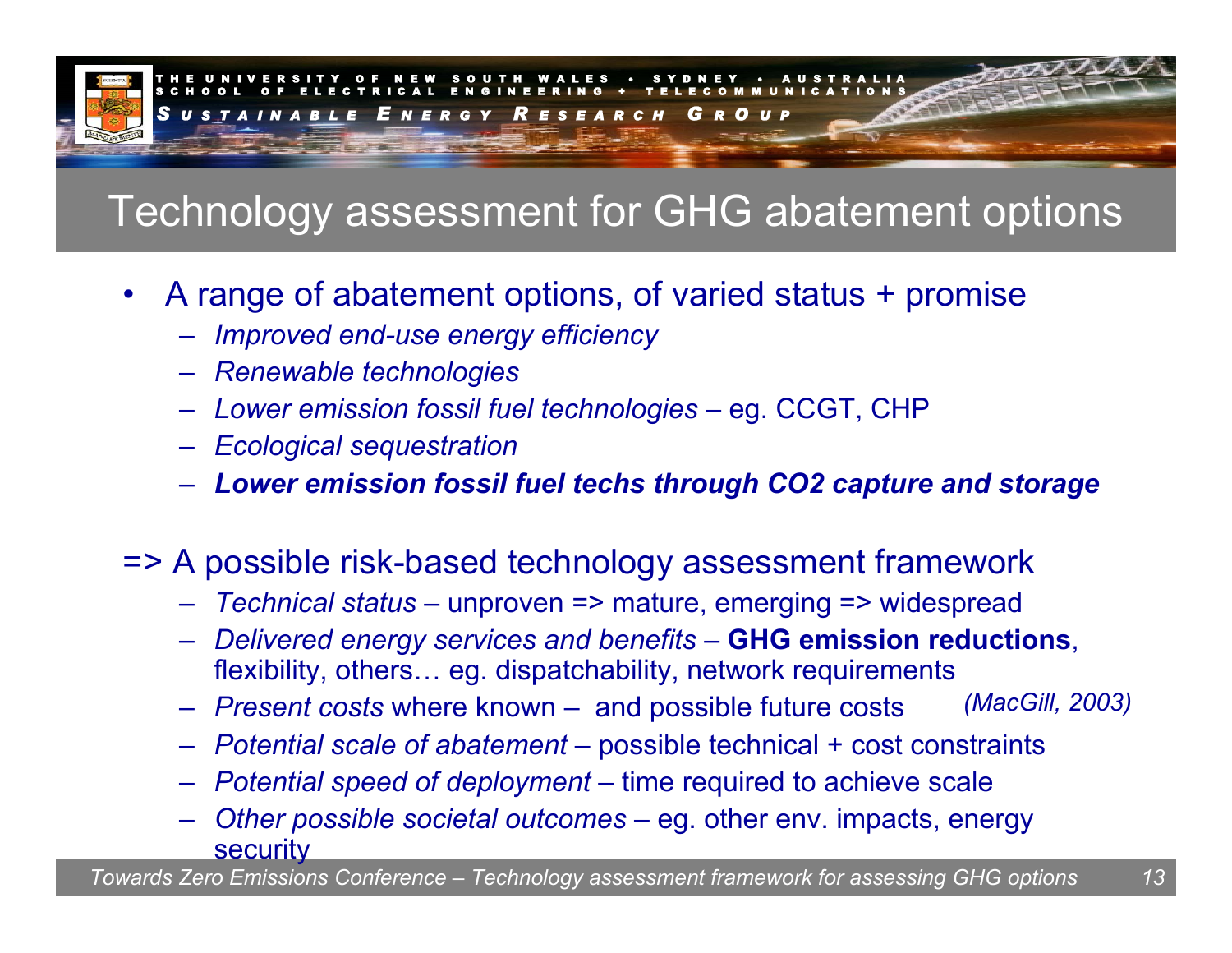

### Preliminary assessment – technical status

| <b>Energy Efficiency</b>           | Very wide range of end-use technologies; many proven<br>EE options available + some emerging ones                                                                                                                                                                                                                                                  |
|------------------------------------|----------------------------------------------------------------------------------------------------------------------------------------------------------------------------------------------------------------------------------------------------------------------------------------------------------------------------------------------------|
| <b>Renewables</b>                  | Wide range of technologies; some very mature (large)<br>hydro), others increasingly deployed (PV + wind), some<br>others not demonstrated or pre commercial (HDR, wave)                                                                                                                                                                            |
| Lower emm fossil-<br>fuel techs    | Proven USC coal plant, demonstrated IGCC, CCGT<br>mature + widely deployed, larger-scale CHP mature                                                                                                                                                                                                                                                |
| Ecological<br><b>Sequestration</b> | The most 'mature' technology, but our understanding of<br>potential abatement is limited                                                                                                                                                                                                                                                           |
| Carbon Capture +<br><b>Storage</b> | CO2 capture commercial in oil + chem. industries, coal-<br>fired elec. likely to req. 'advanced' pre-commercial IGCC<br>gen techs. 'new' CO2 storage not yet demonstrated,<br>although some injection underway, with exp. in EOR, very<br>limited exp. with ECBM + saline aquifers<br>(Proving security of storage will take decades to centuries) |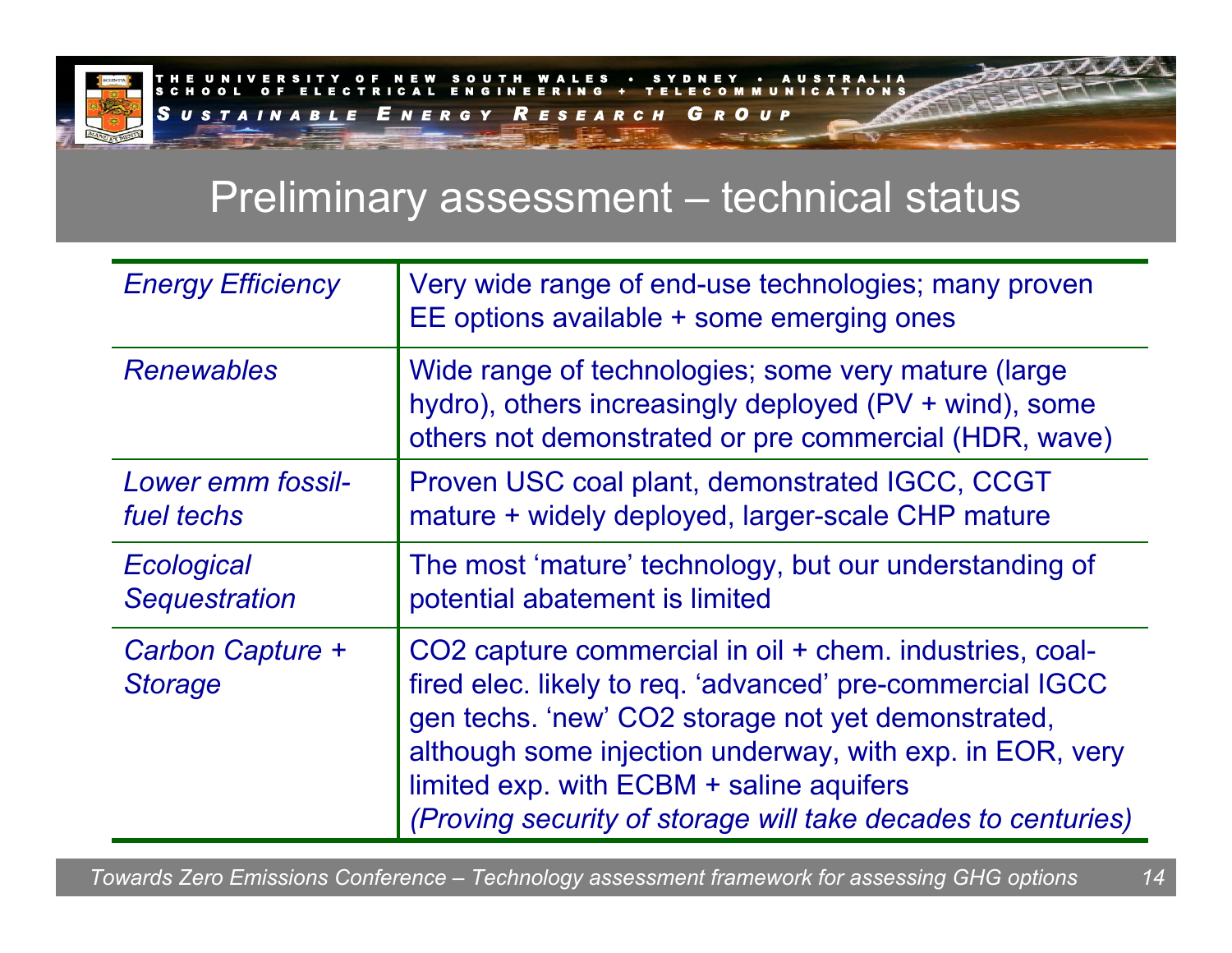

## Preliminary assessment – delivered energy services

| <b>Energy Efficiency</b>           | Abatement depends on supply-side emissions, some rapid<br>capital stock turnover offers flexibility, distributed benefits                                                                                                               |
|------------------------------------|-----------------------------------------------------------------------------------------------------------------------------------------------------------------------------------------------------------------------------------------|
| <b>Renewables</b>                  | Very secure CO2 abatement (as fossil fuels)' distributed<br>benefits, high flexibility, intermittency issues for diff. techs                                                                                                            |
| Lower emm fossil-fuel<br>techs     | Limited abatement with advanced coal gen but CCGT<br>emissions about 1/2 of coal plant, all good fit with existing<br>infrastructure, CHP distributed benefits, CCGT block flexible<br>-run on natural gas or coal IGCC with some mods. |
| Ecological<br><b>Sequestration</b> | Doesn't directly deliver energy services (except where<br>combined with biomass gen)                                                                                                                                                    |
| Carbon Capture +<br><b>Storage</b> | IGCC+CCS 1/5 emissions of conventional coal plant but<br>long-term storage needs to be proved, good fit with existing<br>centralised infrastructure                                                                                     |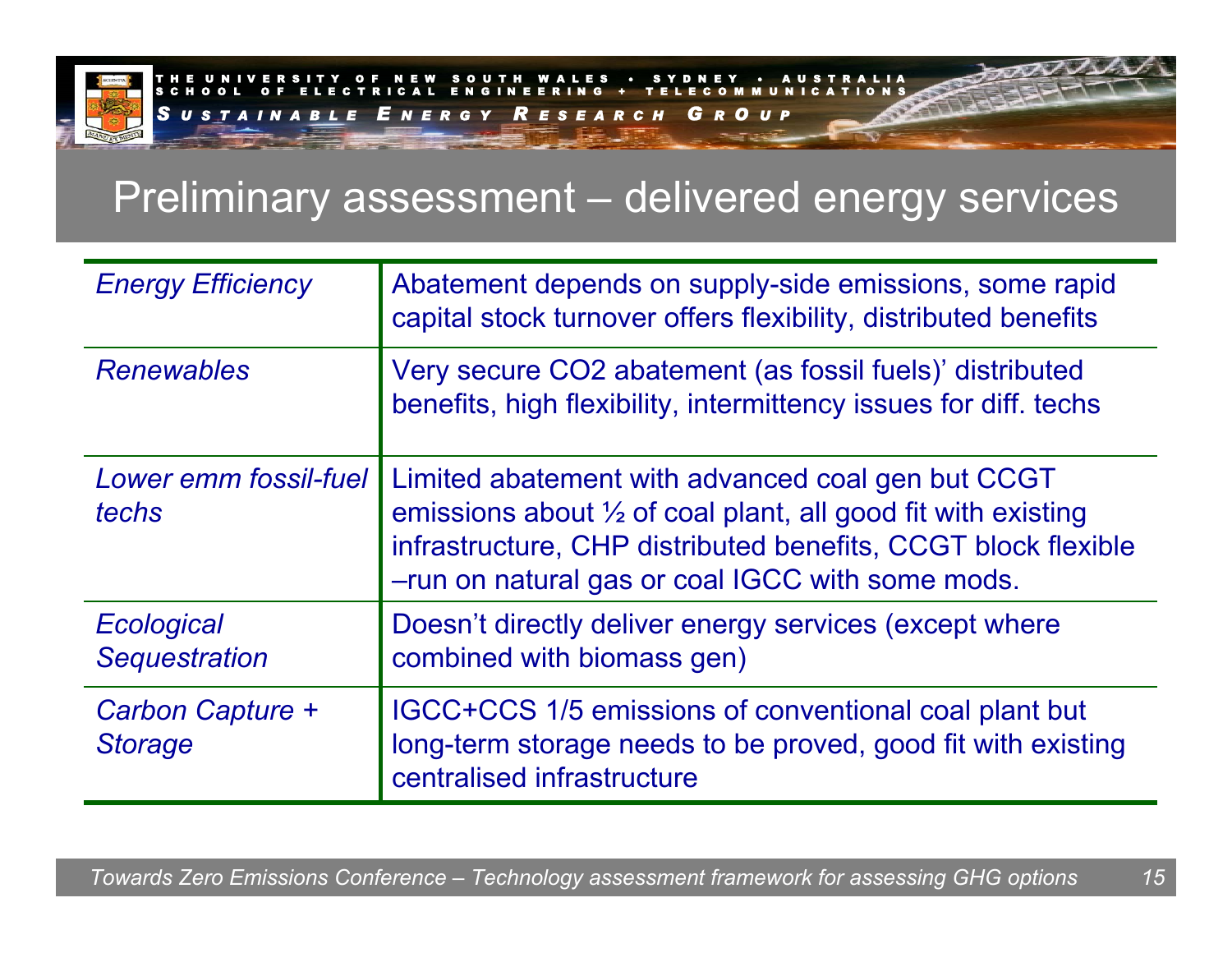

### Preliminary assessment – costs.. now + future

| <b>Energy Efficiency</b>           | Many options offer net cost savings independent of<br>abatement value                                                                                                                                                                        |
|------------------------------------|----------------------------------------------------------------------------------------------------------------------------------------------------------------------------------------------------------------------------------------------|
| <b>Renewables</b>                  | 'new' biomass + wind costs falling but still significantly<br>more expensive than conv. supply, PV much higher costs<br>but potl. distributed value. High uncertainty for HDR.                                                               |
| Lower emm fossil-<br>fuel techs    | Costs of gas plant very dependent on gas prices – not cost<br>competitive for baseload in Australia                                                                                                                                          |
| Ecological<br><b>Sequestration</b> | Can be very low or even negative (from other env. benefits,<br>but what exactly are you paying for?                                                                                                                                          |
| Carbon Capture +<br><b>Storage</b> | Gas project costs may be quite low, CCS for elec. gen has<br>highly uncertain + potentially variable costs depending on<br>capture + sequestration. Some potential for cost reductions<br>with learning (as with many emerging technologies) |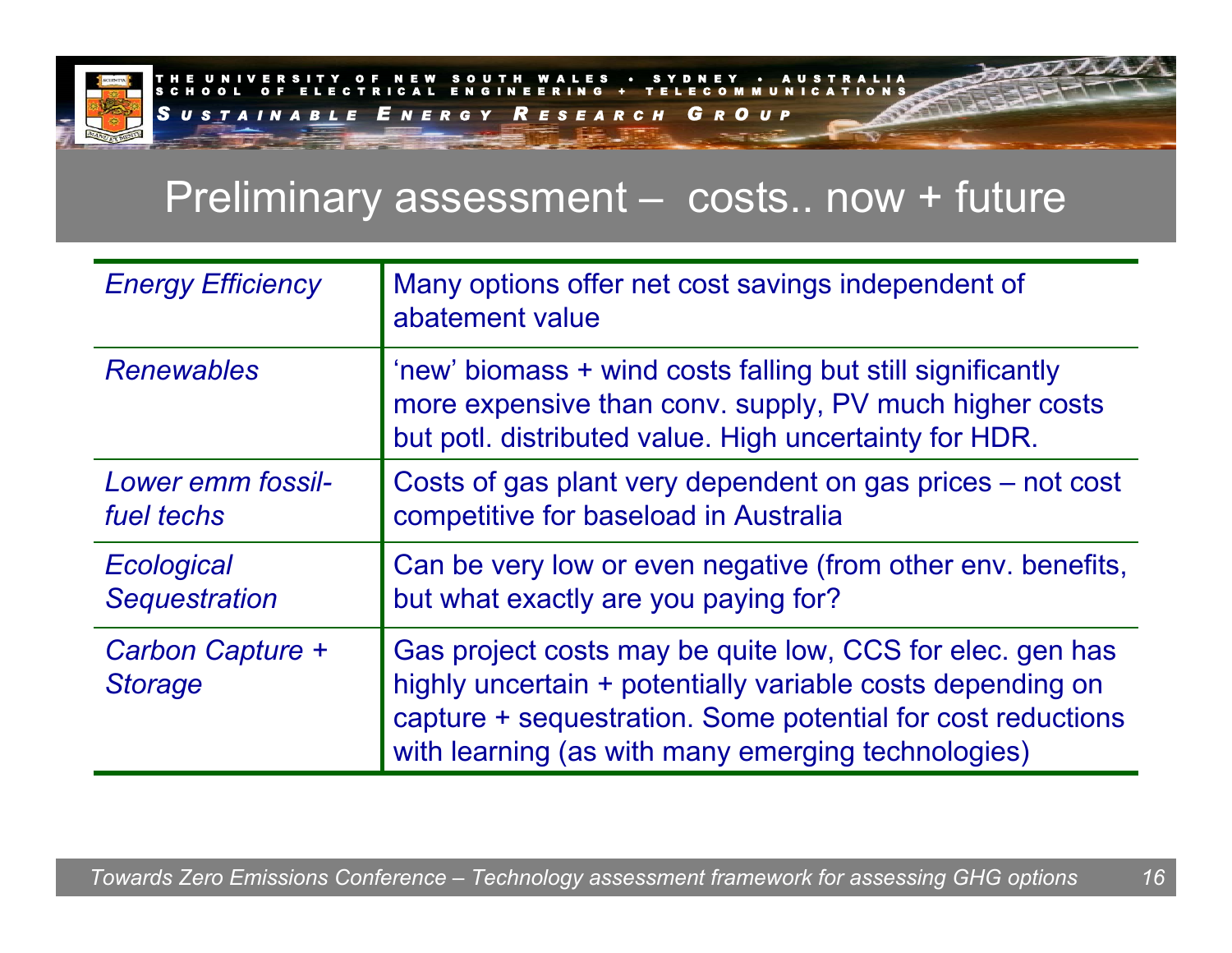

### Possible CCS Costs

- –Many challenges in cost estimations for CCS… particularly for technology systems that don't yet exist
	- technology not yet demonstrated integrated + at scale
	- •some methodological choice critical, eg. NPV vs Levelised
	- •can be very project specific, most assume IGCC + near sequestration site
	- possible 'learning' effects outweighed by present uncertainties (IEA, 2003)

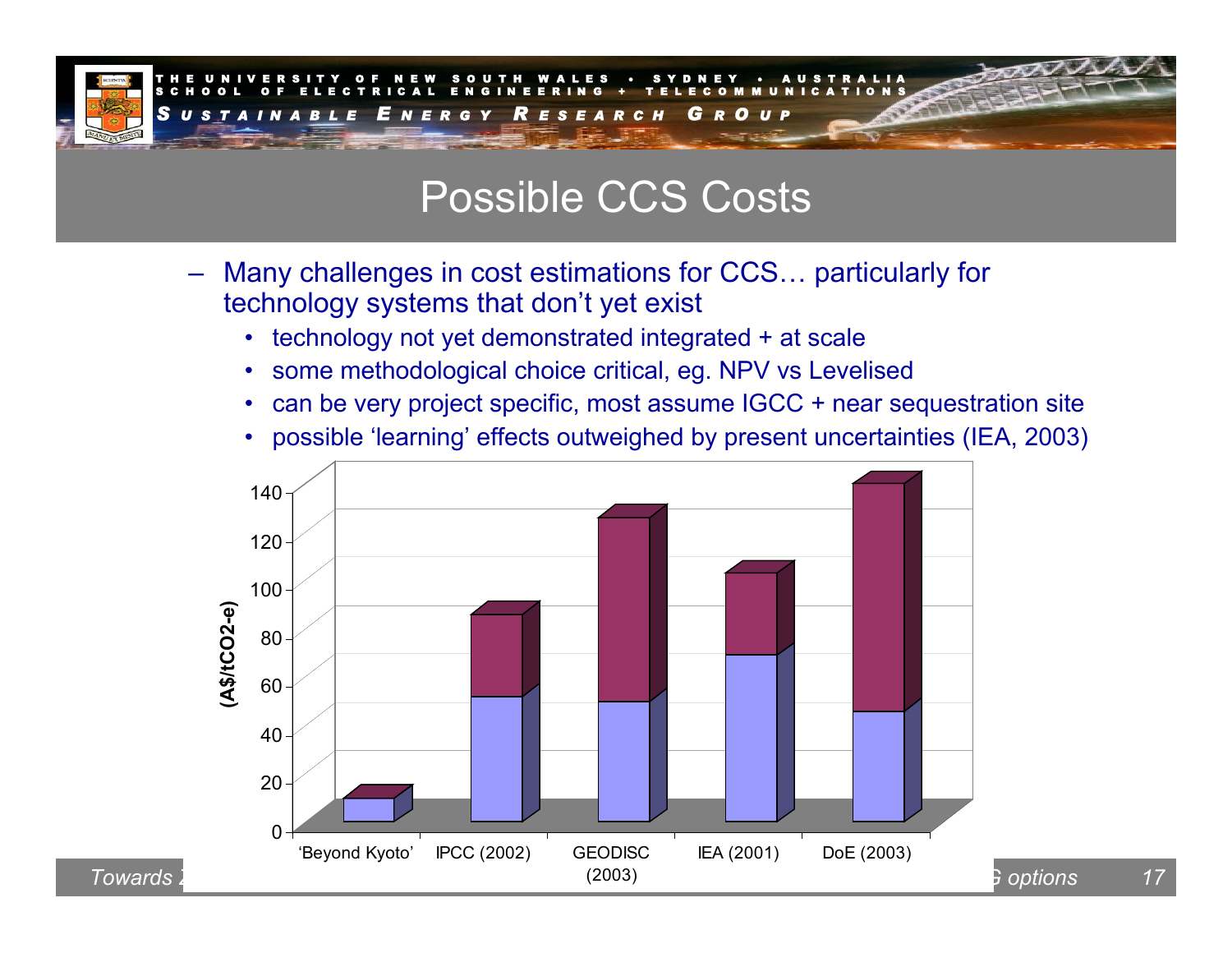

### Comparing abatement option costs

•Many challenges (provis os) in making comparisons… … some possible Australian estimate s

(Abatement costs c.f. conv. coal plant - no-regrets EE measures; CCGT, wind + biomass costs as per CoAG (2002), IGCC+CCS costs averaged from Intn'l. studies)

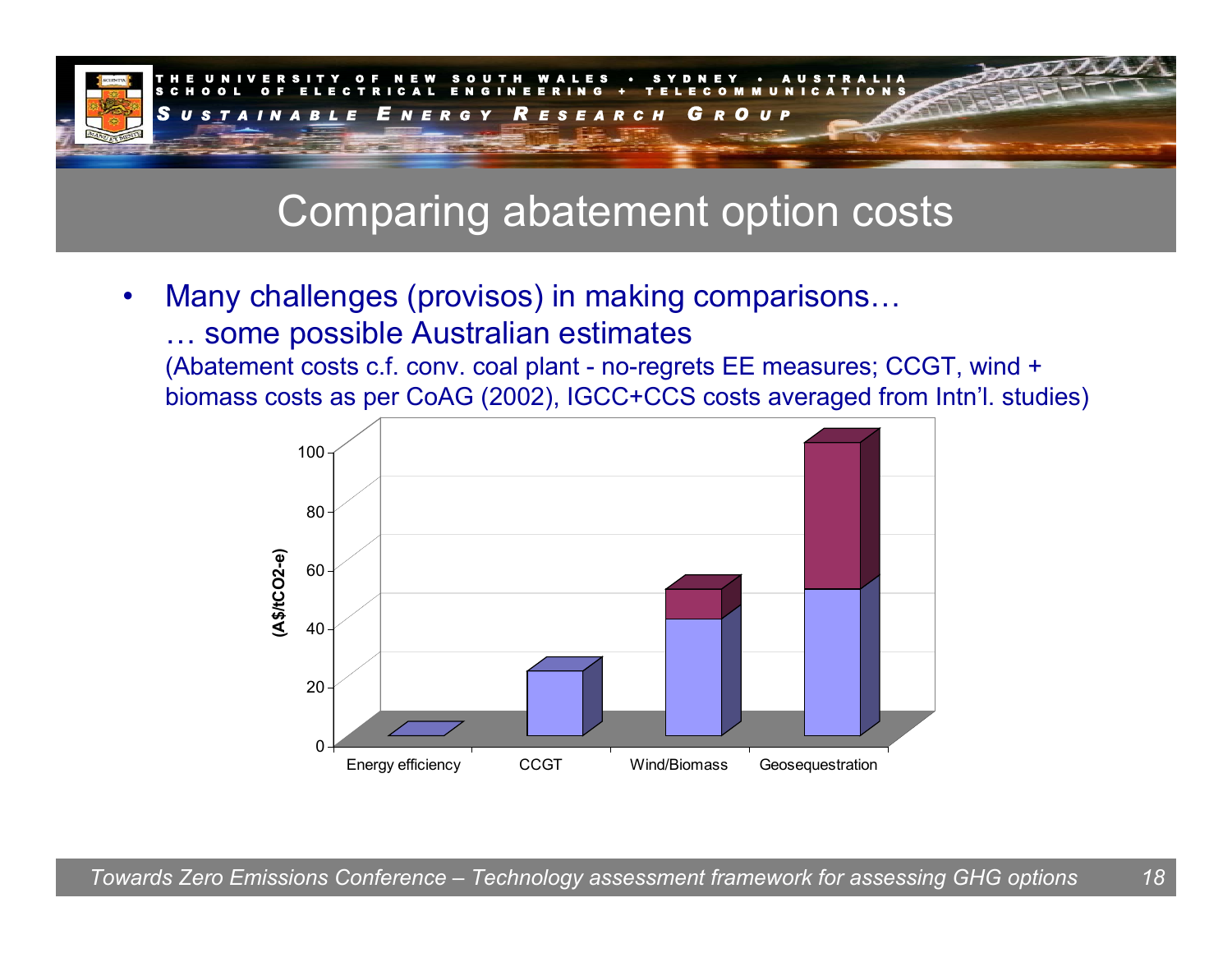

### Preliminary assessment – potential scale

| <b>Energy Efficiency</b>                   | Potentially very large (eg. some argue Factor 4), but<br>inherently limited + competing against econ. growth                                                                                                             |
|--------------------------------------------|--------------------------------------------------------------------------------------------------------------------------------------------------------------------------------------------------------------------------|
| <b>Renewables</b>                          | Most individual technologies limited by available fuel<br>supply (hydro, biomass) or face important intermittency<br>issues (wind, PV). In combination, however, potentially<br>large. High present uncertainty for HDR. |
| <b>Lower emission</b><br>fossil-fuel techs | Potential for CCGT driven by likely available gas supplies<br>(possible issues in Eastern Australia), CHP has high<br>penetrations (40%) in some countries                                                               |
| Ecological<br><b>Sequestration</b>         | Limited by available land + potentially competing uses                                                                                                                                                                   |
| Carbon Capture +<br><b>Storage</b>         | Potentially very large, although difficult to estimate given<br>present uncertainties on long-term storage – particularly<br>in saline aquifers                                                                          |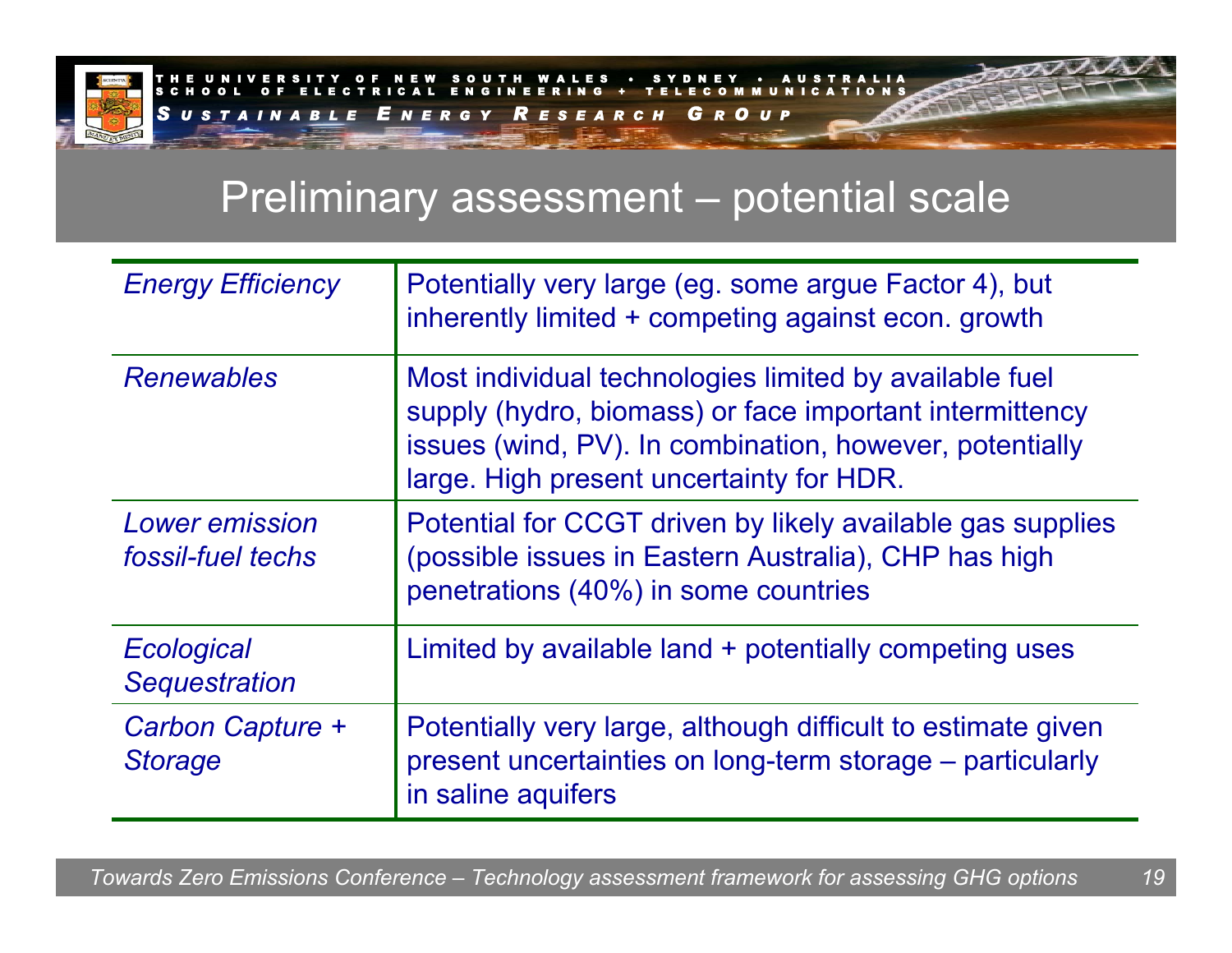

# Estimates of Australian cost-effective EE potential

•Estimates have high uncertainty however potential clearly very large (NFEE, 2003).

…*and this is cost-effective EE with paybacks of 4 or 8 years – what is the potential scale of abatement at \$40/tCO2 avoided?*

Figure 4: Percentage cost-effective energy consumption reduction potential across different sectors.

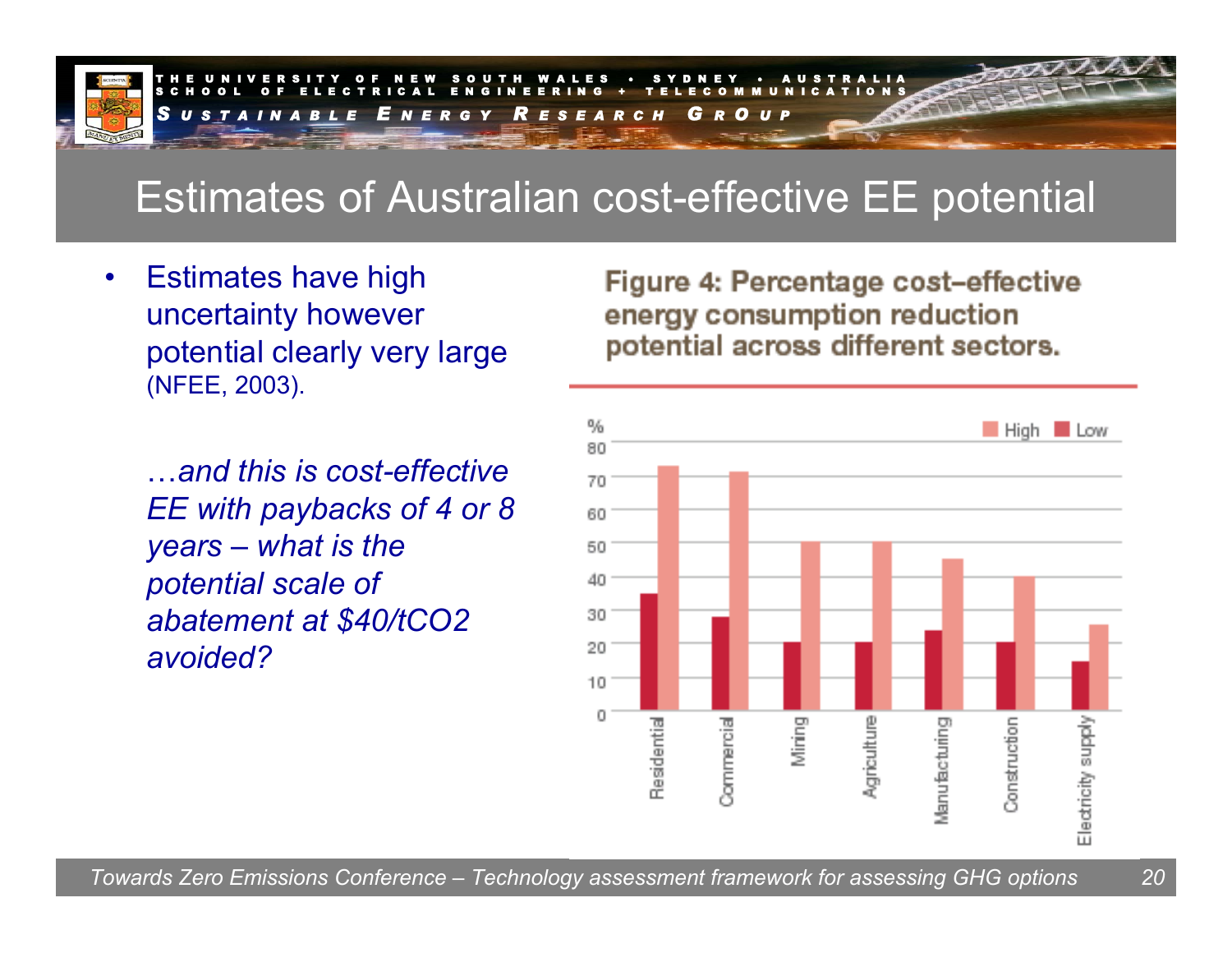

### Preliminary estimates of CCS abatement potential in Australia

### **GEODISC**

- Very large potenti al resource (1600 years of present emissions)
- But, most identified potential storage in the North-west (yet most emissions i n South East)

### Around 95% is saline aquifer

Very limited EOR, Coal Seam opportunities => saline storage the only realistic option for significant abatement (IEA, 2003)

#### **Still, GEODISC estima tes 50-70% of stationary ene rgy sector emissions might be** *sequestered* **at US\$50/tCO2**



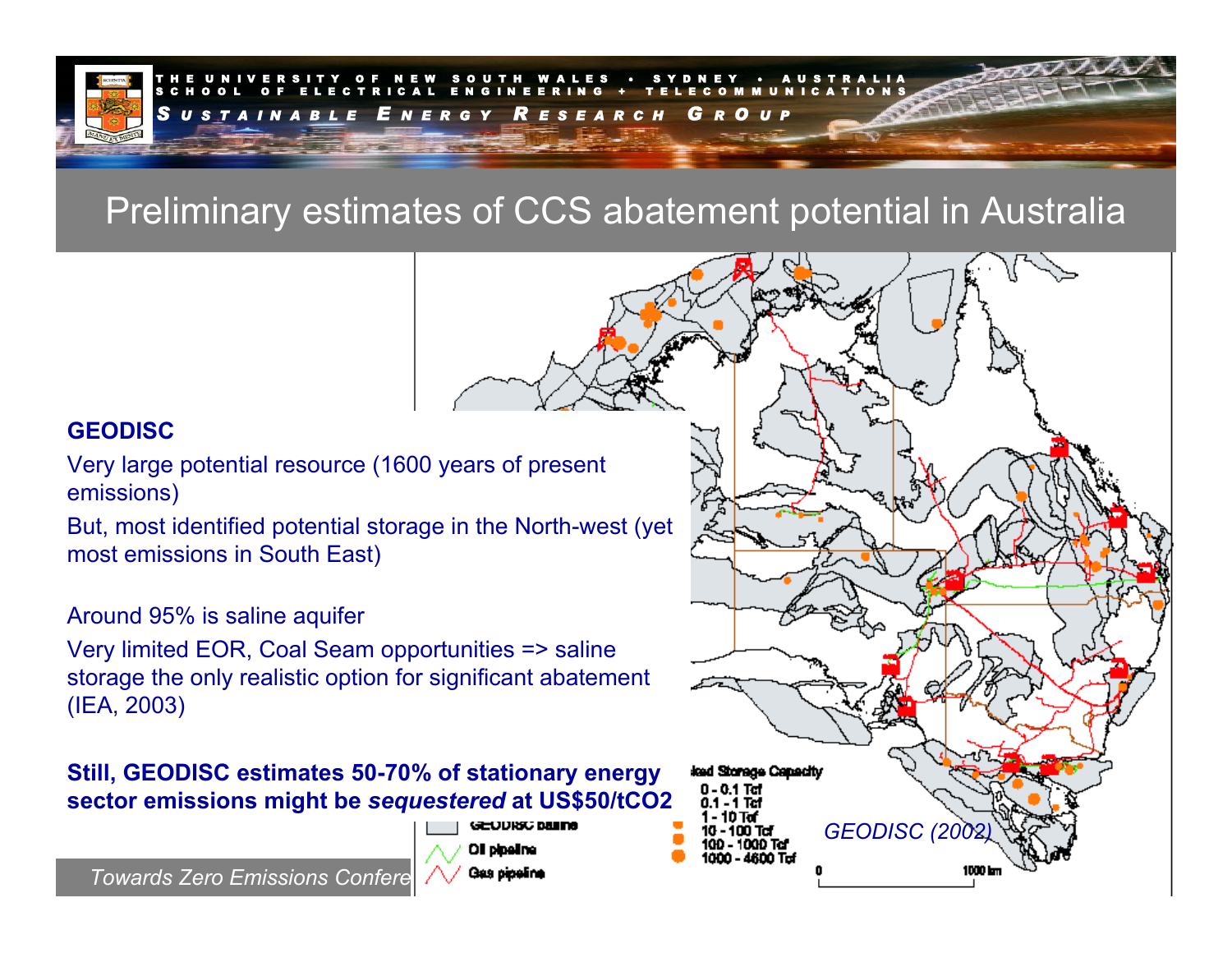

## Preliminary assessment – potential speed of deployment

| <b>Energy Efficiency</b>           | Fast for some end-use techs with fast capital stock<br>turnover, potentially slow for built environment (eg.<br>building shells)                                                                                                                                                                 |
|------------------------------------|--------------------------------------------------------------------------------------------------------------------------------------------------------------------------------------------------------------------------------------------------------------------------------------------------|
| <b>Renewables</b>                  | Wind power the fastest growing energy source in the<br>world, PV restricted by present high costs, biomass faces<br>range of barriers, HDR still has to be demonstrated,<br>commercialised.                                                                                                      |
| Lower emm fossil-<br>fuel techs    | Very fast for proven mature technologies. CHP uptake<br>potentially slowed by existing institutional barriers                                                                                                                                                                                    |
| Ecological<br><b>Sequestration</b> | Potentially as quickly as chosen biomass type can grow                                                                                                                                                                                                                                           |
| Carbon Capture +<br><b>Storage</b> | Appears possible now for gas projects eg. Gorgon. CCS<br>for coal gen still has to be demonstrated, then<br>commercialised. Integration, application + scale can take<br>decades. Proving injection = storage may take decades or<br>more + be site specific - this creates risks for deployment |

*Towards Zero Emissions Conference – Technology assessment framework for assessing GHG options 22*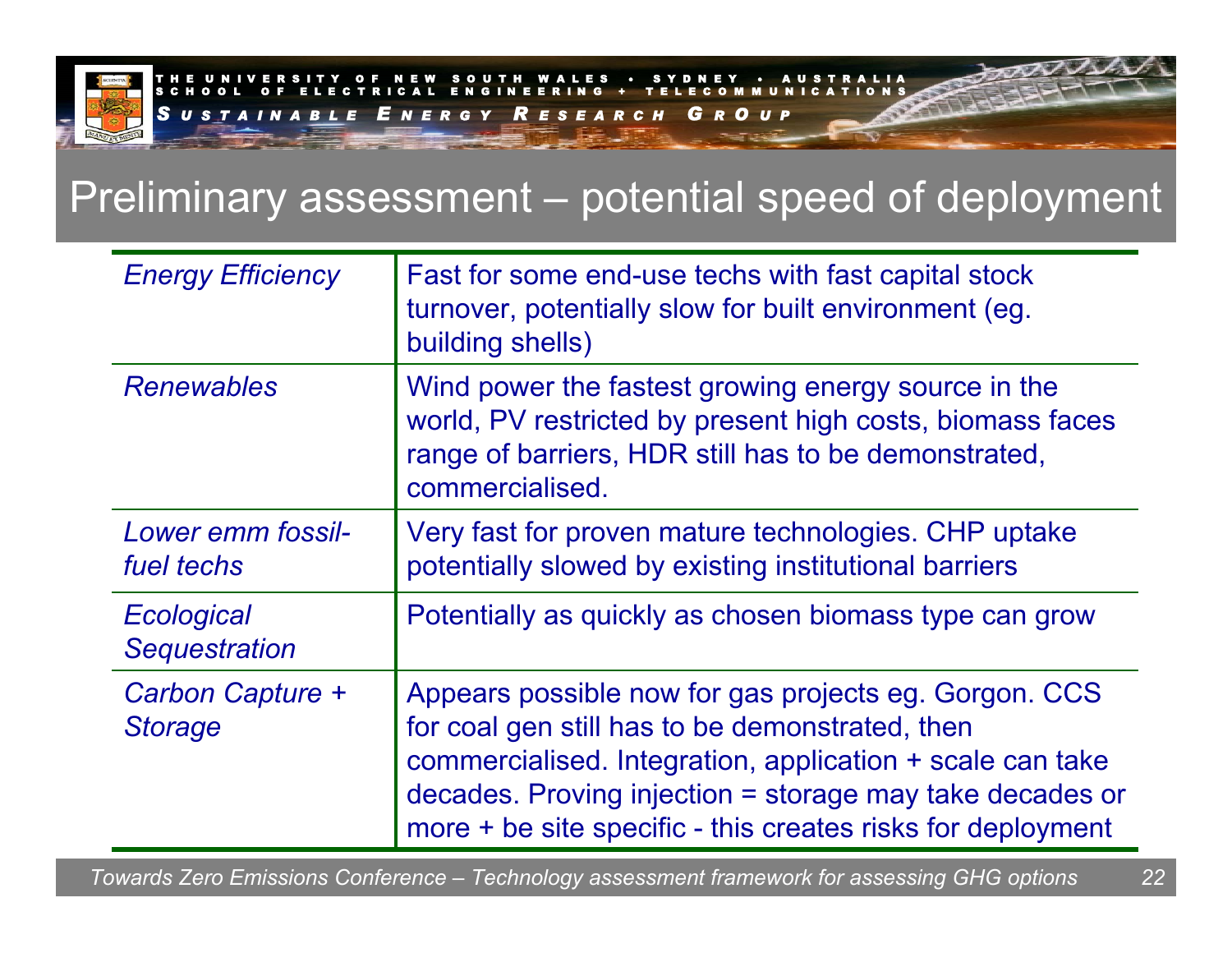

U T H W A L E S S Y D N E Y • A U S T R A L I AS C H O O L O F E L E C T R I C A L E N G I N E E R I N G + T E L E C O M M U N I C A T I O N SSUSTA *U S T A I N A B L E E N E R G Y R E S E A R C HGRO U P*

## Preliminary assessment – other societal outcomes

| <b>Energy Efficiency</b>           | Very promising employment + investment opportunities.<br>Low societal risks, no env. impacts.                                                                               |
|------------------------------------|-----------------------------------------------------------------------------------------------------------------------------------------------------------------------------|
| <b>Renewables</b>                  | Promising employment + investment opportunities,<br>including regional areas for many techs. Some env.<br>impacts for some techs – eg. biomass. Land-use issues<br>for wind |
| Lower emm fossil-<br>fuel techs    | A range of direct air, water + land env. impacts with fossil<br>fuels. Energy security a possible issue with gas for many<br>countries, coal with some countries            |
| Ecological<br><b>Sequestration</b> | A range of other env. Issues can be addressed – eq.<br>salinity, regional development.                                                                                      |
| Carbon Capture +<br><b>Storage</b> | Direct env. risks from sudden or slow escape of CO2 to<br>atmosphere or ground waters. Coal an important<br>contributor to Aust. economy + high energy security             |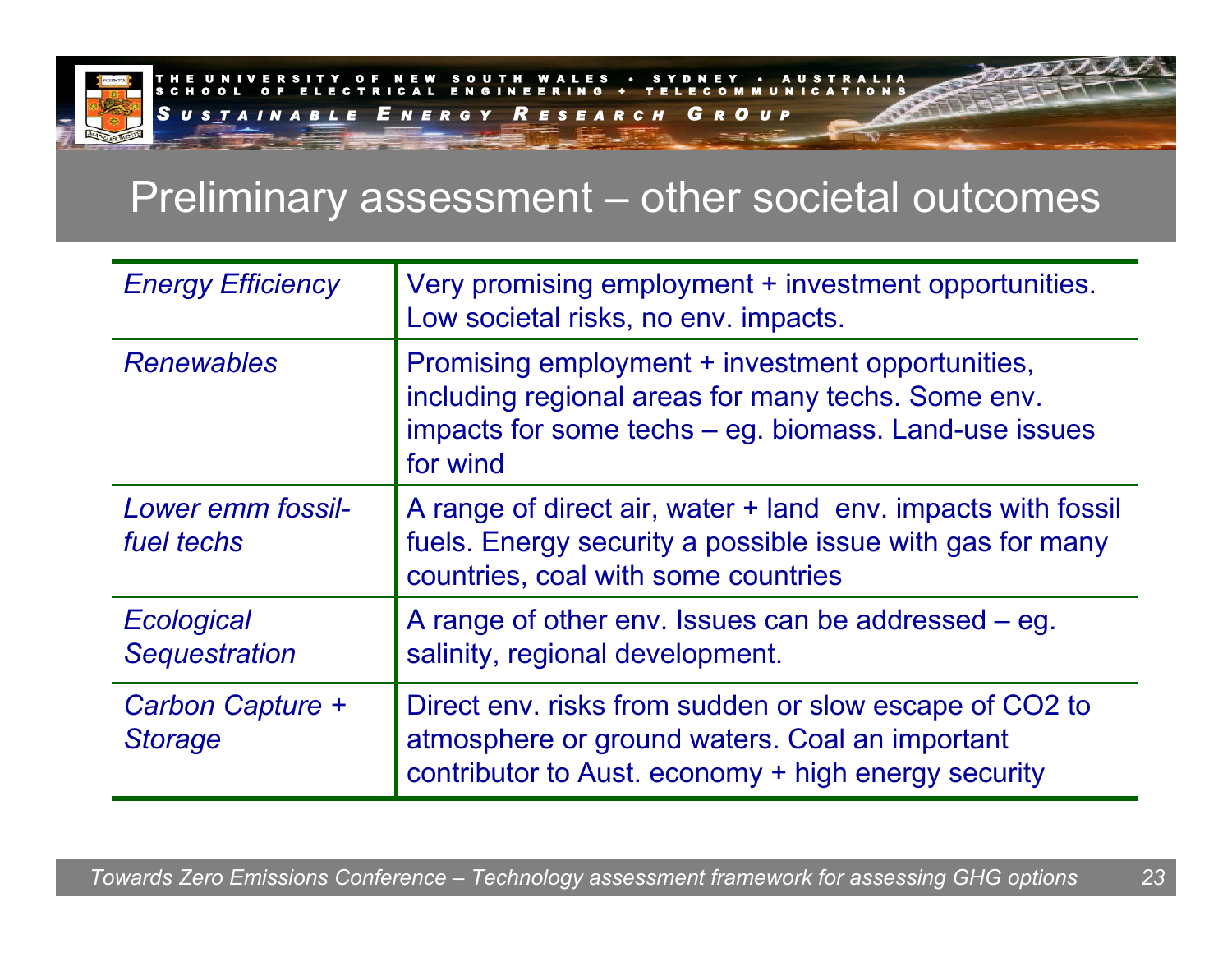

# Some key themes from preliminary assessment

- • *Technologies with present uncertainties have associated risks* that need to be considered – potential upside along with downside *(but downside is what matters for risk averse decision making)*
- $\bullet$  *Cost estimates difficult* – particularly where techs not yet commercialised, but also into future (possible learning) + with scale (economies but also potential resource limits)
- • *Demonstration + (hopefully) commercialisation of new techs likely to take considerable time*, and this slows potential speed of deployment
- • *Capital stock turnover of energy supply infrastructure is slow*, so need to start ASAP – deployment of proven techs has a key role
- • *Energy efficiency is probably highest priority* – many proven techs offering considerable abatement at low risk and cost. Requires supply constraint, or it may just fire up more growth *"The cheapest, cleanest and safest way of addressing all our [energy] goals is to use less energy" UK Energy White Paper*
- • *CCGT is a highly flexible supply option* – large emission abatement cf with coal, can be fuelled by natural gas initially but incorporated into coalfired IGCC (with some mods), may also be suitable for direct CCS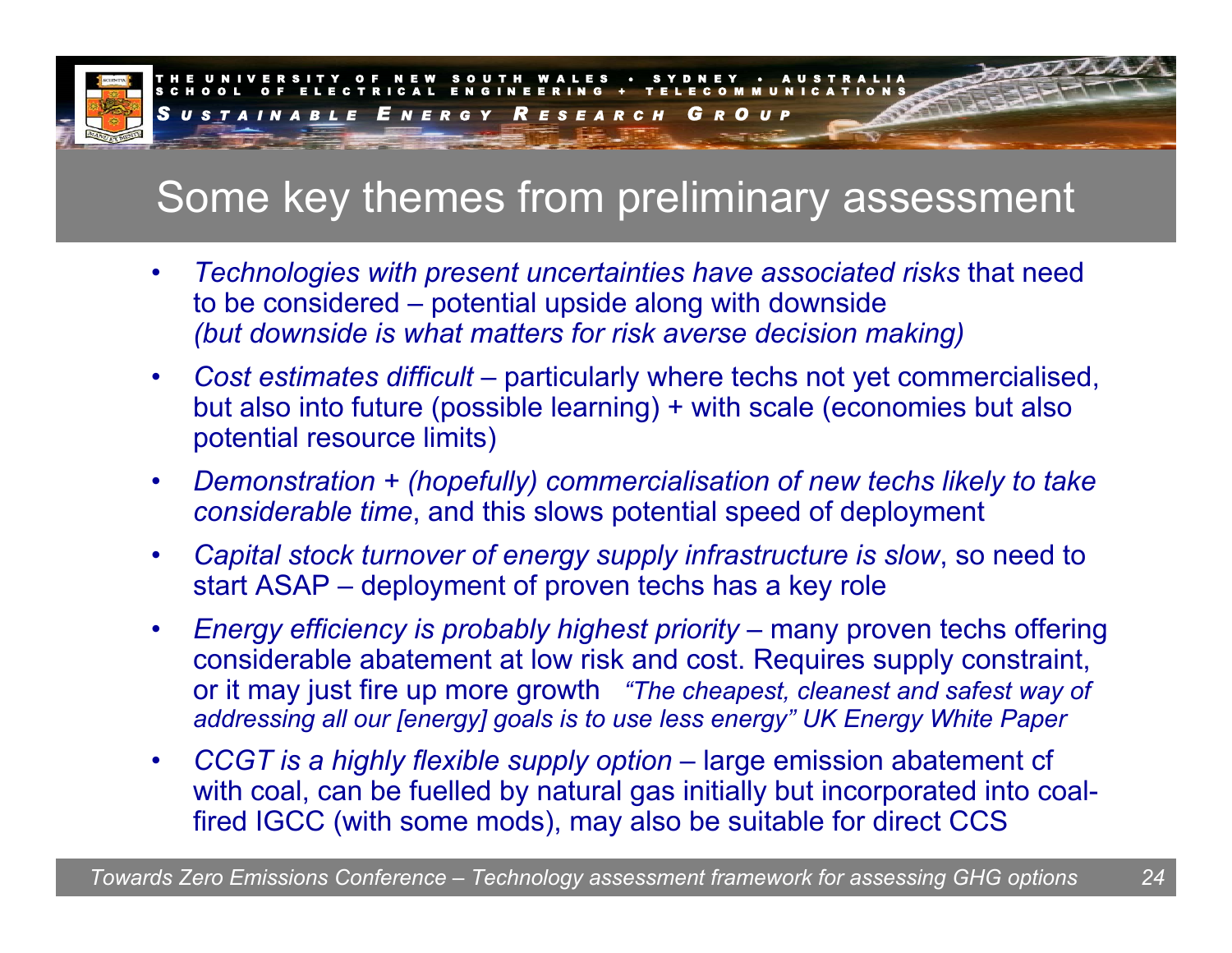

# Some thoughts on GHG abatement policy needs

- •Need a coherent technology strategy that:
	- Establishes priorities subject to scale, speed + long-term sustainability that appears required to protect climate
	- Doesn't rely on technological magic
	- Uses technology push + market pull in tandem: *either type of policy alone is far less effective than when combined (IEA, 2003)*
	- Focuses particularly on market-pull to drive rapid deployment of established technologies: *our quickest possible emissions reductions*
	- Doesn't permit delay (delay is victory for incumbents)
	- Fosters competition between options and innovators where appropriate
	- Works to reduce information asymmetry and enhance societal decision making roles
	- Works to counter institutional/technological lock-in with fossil fuels
- •all embedded within wider, coherent, climate policy framework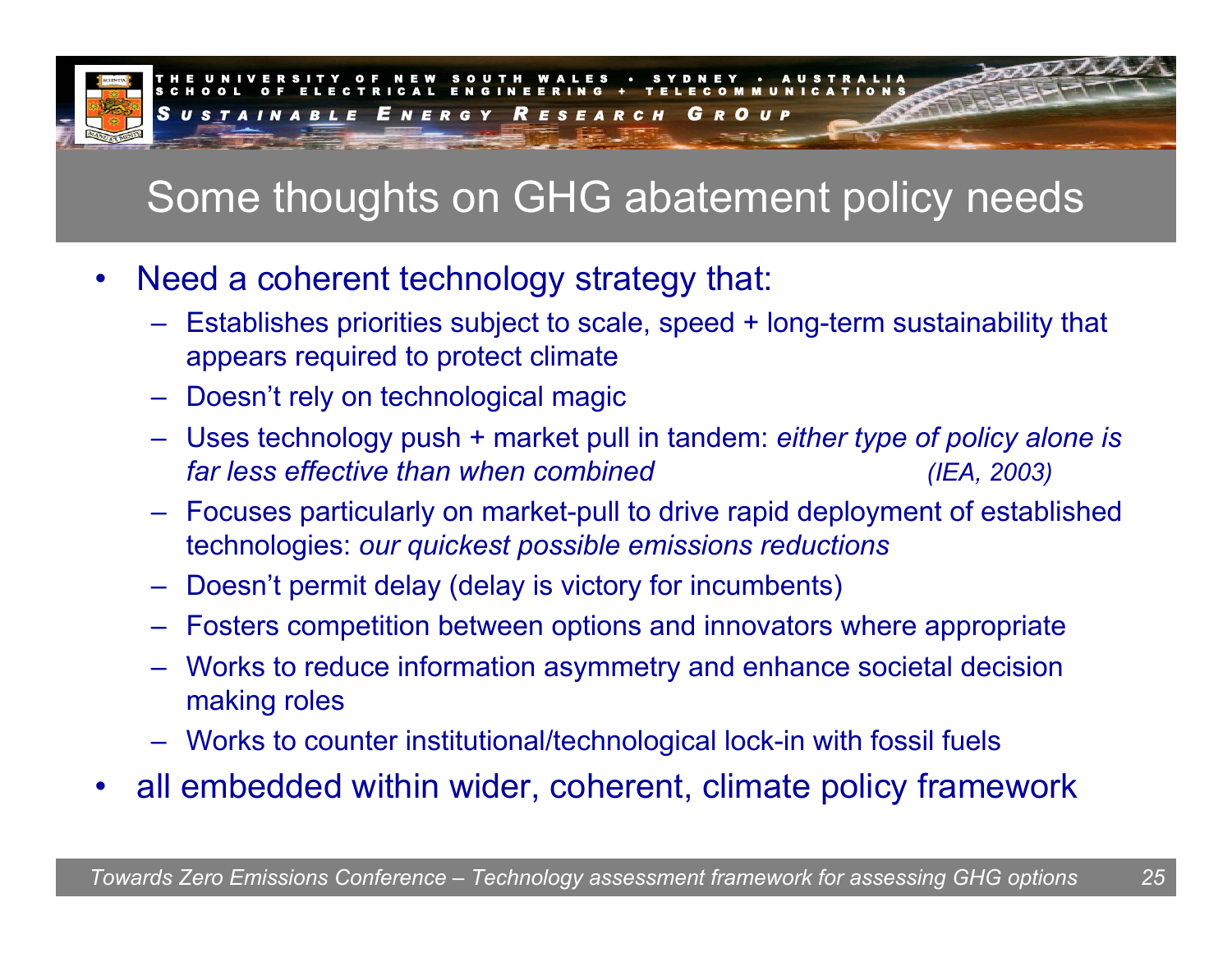

# Some thoughts on Australian GHG abatement policy

#### •**Little evidence of coherent abatement + innovation strategy**

- *Energy White Paper* focuses largely on technological push (eg. innovation fund), rather than market pull (eg. enhanced MRET, strong EE regulation) *this is very unlikely to be optimal policy approach*
- Seeming lack of balance in public R&D support very coal focussed

### • For the different abatement options

- *Renewables* needs R&D but, critically, deployment support eg. 5% MRET. Emerging techs like HDR need demonstration support
- *Energy efficiency* has been woefully neglected, needs R&D yet, critically, targeted (mainly regulatory) deployment support
- *Gas generation* present immature Aust. gas market needs to be strengthened (CoAG, 2002), policy support for base-load NGCC, also CHP
- –– Geosequestration – an important area for R&D + demonstration that should focus on key question of storage uncertainty + site specificity. Best place to start probably with existing high-purity CO2 streams like gas projects. Large incumbent industry should be making major contribution to expense of this